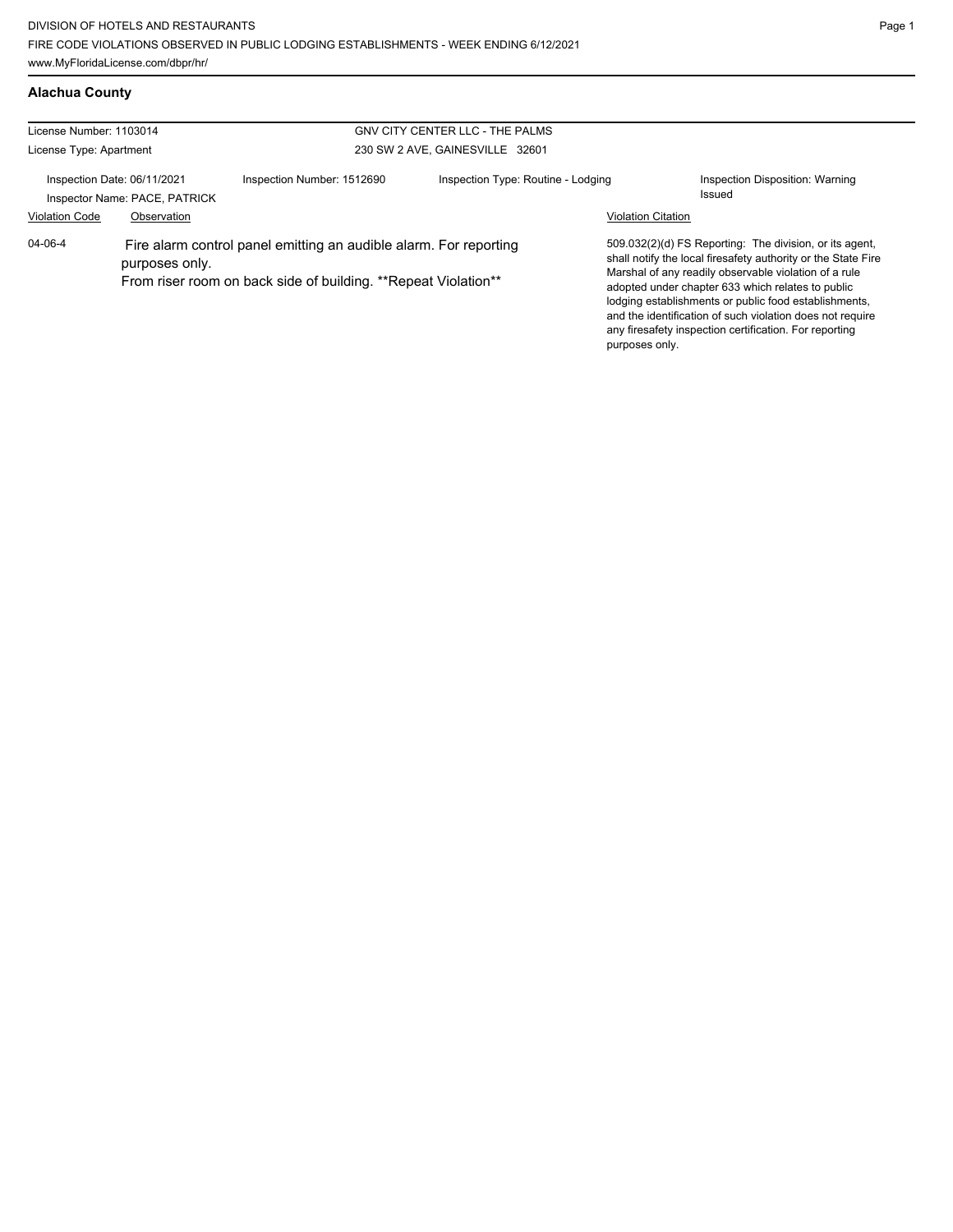| 825 EAST UNIVERSITY BLVD<br>License Number: 1505854              |                                                                                                                                                                   |                            |                                                  |                           |                                                                                                                                                                                                                                                                                                                                                                                                                            |
|------------------------------------------------------------------|-------------------------------------------------------------------------------------------------------------------------------------------------------------------|----------------------------|--------------------------------------------------|---------------------------|----------------------------------------------------------------------------------------------------------------------------------------------------------------------------------------------------------------------------------------------------------------------------------------------------------------------------------------------------------------------------------------------------------------------------|
| License Type: Apartment                                          |                                                                                                                                                                   |                            | 825 E UNIVERSITY BLVD, MELBOURNE 32901           |                           |                                                                                                                                                                                                                                                                                                                                                                                                                            |
| Inspection Date: 06/11/2021<br>Inspector Name: QUINONES, ANTONIO |                                                                                                                                                                   | Inspection Number: 1512642 | Inspection Type: Lodging-Licensing<br>Inspection |                           | Inspection Disposition: Inspection<br>Completed - No Further Action                                                                                                                                                                                                                                                                                                                                                        |
| <b>Violation Code</b>                                            | Observation                                                                                                                                                       |                            |                                                  | <b>Violation Citation</b> |                                                                                                                                                                                                                                                                                                                                                                                                                            |
| $01 - 02 - 4$                                                    | Portable fire extinguisher pressure gauge indicates the extinguisher<br>is in need of recharge. For reporting purposes only. Extinguisher<br>between unit 103&104 |                            |                                                  | purposes only.            | 509.032(2)(d) FS Reporting: (d) The division, or its<br>agent, shall notify the local firesafety authority or the<br>State Fire Marshal of any readily observable violation of<br>a rule adopted under chapter 633 which relates to public<br>lodging establishments or public food establishments,<br>and the identification of such violation does not require<br>any firesafety inspection certification. For reporting |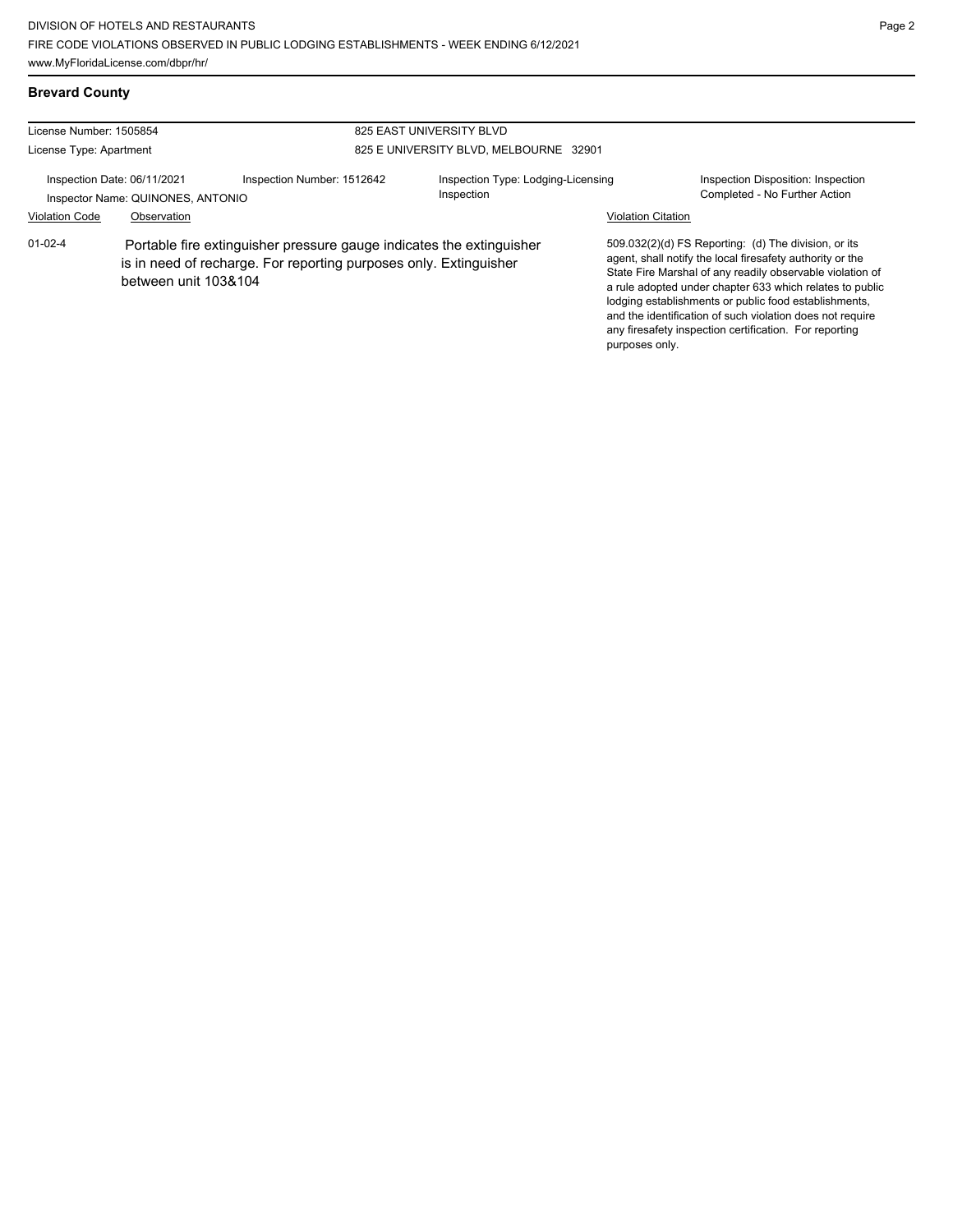## **Broward County**

| License Number: 1607221<br>FORT LAUDERDALE GRAND HOTEL |                                                                    |                                                                        |                                         |                                                                                                                                                                                                                                                                                                                                                                                                                                                                                                                                                                                                                                                                                                  |
|--------------------------------------------------------|--------------------------------------------------------------------|------------------------------------------------------------------------|-----------------------------------------|--------------------------------------------------------------------------------------------------------------------------------------------------------------------------------------------------------------------------------------------------------------------------------------------------------------------------------------------------------------------------------------------------------------------------------------------------------------------------------------------------------------------------------------------------------------------------------------------------------------------------------------------------------------------------------------------------|
| License Type: Hotel                                    |                                                                    |                                                                        | 4900 POWERLINE ROAD, OAKLAND PARK 33309 |                                                                                                                                                                                                                                                                                                                                                                                                                                                                                                                                                                                                                                                                                                  |
|                                                        | Inspection Date: 06/09/2021<br>Inspector Name: BENJAMIN, ALEXANDER | Inspection Number: 1159204                                             | Inspection Type: Complaint Full         | Inspection Disposition: Inspection<br>Completed - No Further Action                                                                                                                                                                                                                                                                                                                                                                                                                                                                                                                                                                                                                              |
| <b>Violation Code</b>                                  | Observation                                                        |                                                                        |                                         | <b>Violation Citation</b>                                                                                                                                                                                                                                                                                                                                                                                                                                                                                                                                                                                                                                                                        |
| $08 - 01 - 4$                                          | reporting purposes only.                                           | Boiler certificate or insurance inspector's boiler report expired. For |                                         | 61C-1.004(10) FAC and 509.032(2)(d) FS Reporting:<br>61C-1.004(10) The insurance inspector's boiler report is<br>required annually for power boilers and high<br>pressure/high temperature boilers and biannually for low<br>pressure steam or vapor heating boilers. 509.032(2)(d)<br>The division, or its agent, shall notify the local firesafety<br>authority or the State Fire Marshal of any readily<br>observable violation of a rule adopted under chapter 633<br>which relates to public lodging establishments or public<br>food establishments, and the identification of such<br>violation does not require any firesafety inspection<br>certification. For reporting purposes only. |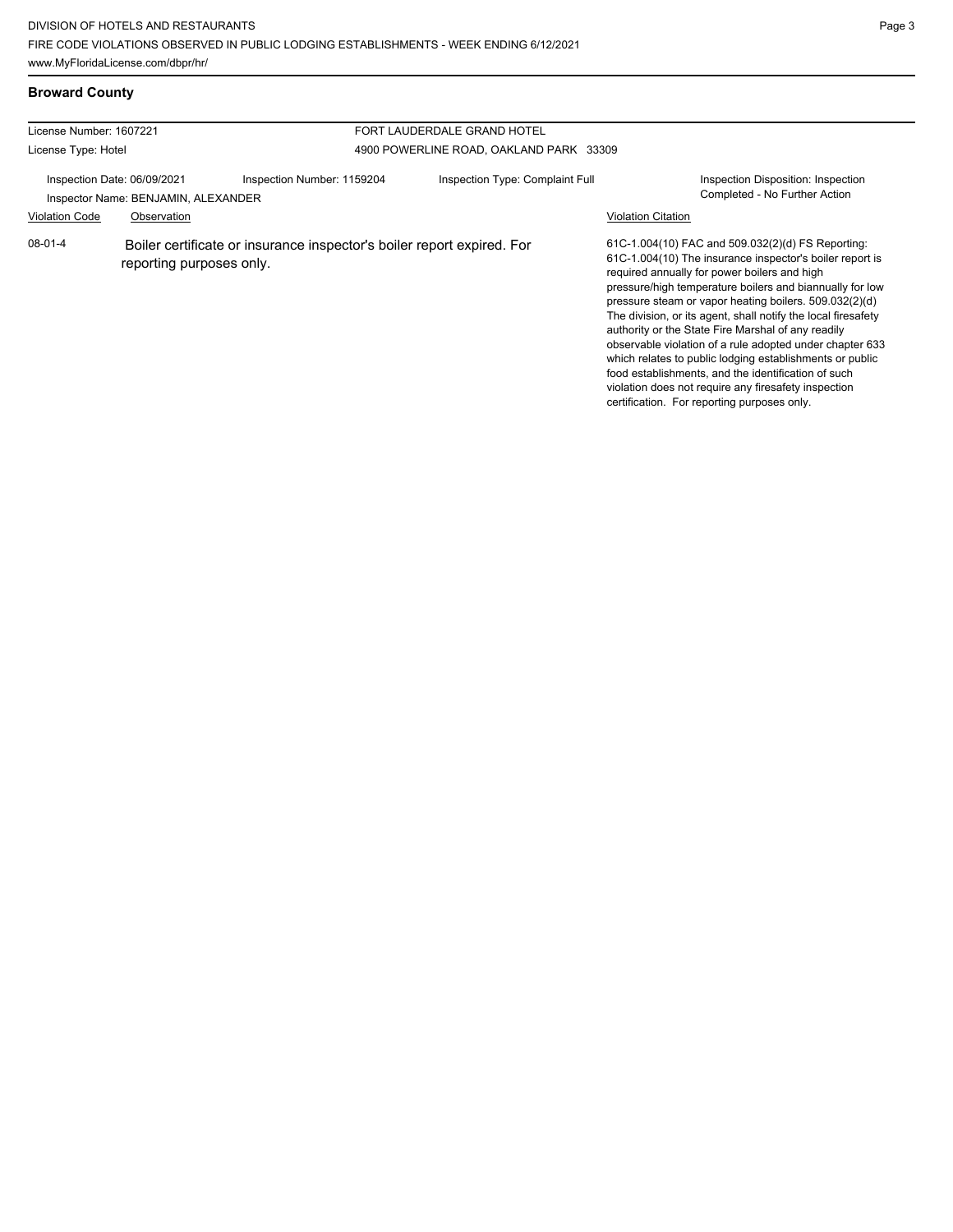### **Dade County**

| License Number: 2309300 |                                                                                    | LUCKY SEABASS, LLC                                                                                                                                                                                   |                                                  |                           |                                                                                                                                                                                                                                                                                                                                                                                                                            |
|-------------------------|------------------------------------------------------------------------------------|------------------------------------------------------------------------------------------------------------------------------------------------------------------------------------------------------|--------------------------------------------------|---------------------------|----------------------------------------------------------------------------------------------------------------------------------------------------------------------------------------------------------------------------------------------------------------------------------------------------------------------------------------------------------------------------------------------------------------------------|
| License Type: Apartment |                                                                                    |                                                                                                                                                                                                      | 1915 NW 19 AVE, MIAMI 33125                      |                           |                                                                                                                                                                                                                                                                                                                                                                                                                            |
|                         | Inspection Date: 06/10/2021<br>Inspector Name: GONZALEZ, ERIK                      | Inspection Number: 1512800                                                                                                                                                                           | Inspection Type: Lodging-Licensing<br>Inspection |                           | Inspection Disposition: Inspection<br>Completed - No Further Action                                                                                                                                                                                                                                                                                                                                                        |
| <b>Violation Code</b>   | Observation                                                                        |                                                                                                                                                                                                      |                                                  | <b>Violation Citation</b> |                                                                                                                                                                                                                                                                                                                                                                                                                            |
| $01 - 06 - 4$           | between Units 4 and 5.                                                             | Portable fire extinguisher locked in a box with no means of access<br>to the fire extinguisher. For reporting purposes only. Observed<br>extinguisher without braking device located on second floor |                                                  | purposes only.            | 509.032(2)(d) FS Reporting: (d) The division, or its<br>agent, shall notify the local firesafety authority or the<br>State Fire Marshal of any readily observable violation of<br>a rule adopted under chapter 633 which relates to public<br>lodging establishments or public food establishments,<br>and the identification of such violation does not require<br>any firesafety inspection certification. For reporting |
| License Number: 2305567 |                                                                                    | <b>LEAMINGTON HOTEL</b>                                                                                                                                                                              |                                                  |                           |                                                                                                                                                                                                                                                                                                                                                                                                                            |
| License Type: Hotel     |                                                                                    |                                                                                                                                                                                                      | 307 NE 1 ST, MIAMI 33132                         |                           |                                                                                                                                                                                                                                                                                                                                                                                                                            |
| <b>Violation Code</b>   | Inspection Date: 06/07/2021<br>Inspector Name: PAGAN, VICTOR<br><b>Observation</b> | Inspection Number: 1158183                                                                                                                                                                           | Inspection Type: Routine - Lodging               | <b>Violation Citation</b> | Inspection Disposition: Call Back -<br>Complied                                                                                                                                                                                                                                                                                                                                                                            |
| $04 - 01 - 4$           |                                                                                    | - From initial inspection : Trouble/alarm light illuminated on the fire<br>alarm control panel. For reporting purposes only. - From<br>follow-up inspection 2021-06-07: ** Time Extended**           |                                                  | purposes only.            | 509.032(2)(d) FS Reporting: The division, or its agent,<br>shall notify the local firesafety authority or the State Fire<br>Marshal of any readily observable violation of a rule<br>adopted under chapter 633 which relates to public<br>lodging establishments or public food establishments,<br>and the identification of such violation does not require<br>any firesafety inspection certification. For reporting     |
| License Number: 2328062 |                                                                                    |                                                                                                                                                                                                      | PARK PLACE BY THE BAY                            |                           |                                                                                                                                                                                                                                                                                                                                                                                                                            |
| License Type: Apartment |                                                                                    |                                                                                                                                                                                                      | 915 NW 1 AVE, MIAMI 33136                        |                           |                                                                                                                                                                                                                                                                                                                                                                                                                            |
|                         | Inspection Date: 06/08/2021<br>Inspector Name: GARCIA, B OSCAR                     | Inspection Number: 1502681                                                                                                                                                                           | Inspection Type: Routine - Lodging               |                           | Inspection Disposition: Administrative<br>complaint recommended                                                                                                                                                                                                                                                                                                                                                            |
| Violation Code          | Observation                                                                        |                                                                                                                                                                                                      |                                                  | <b>Violation Citation</b> |                                                                                                                                                                                                                                                                                                                                                                                                                            |
| $04 - 01 - 4$           | reporting purposes only.                                                           | Trouble/alarm light illuminated on the fire alarm control panel. For                                                                                                                                 |                                                  | purposes only.            | 509.032(2)(d) FS Reporting: The division, or its agent,<br>shall notify the local firesafety authority or the State Fire<br>Marshal of any readily observable violation of a rule<br>adopted under chapter 633 which relates to public<br>lodging establishments or public food establishments,<br>and the identification of such violation does not require<br>any firesafety inspection certification. For reporting     |
| License Number: 2302499 |                                                                                    | ZENWOTEL                                                                                                                                                                                             |                                                  |                           |                                                                                                                                                                                                                                                                                                                                                                                                                            |
| License Type: Apartment |                                                                                    |                                                                                                                                                                                                      | 1385 NE 105TH ST., MIAMI 33138                   |                           |                                                                                                                                                                                                                                                                                                                                                                                                                            |
|                         | Inspection Date: 06/11/2021<br>Inspector Name: PAGAN, VICTOR                       | Inspection Number: 1512213                                                                                                                                                                           | Inspection Type: Lodging-Licensing<br>Inspection |                           | Inspection Disposition: Inspection<br>Completed - No Further Action                                                                                                                                                                                                                                                                                                                                                        |
| <b>Violation Code</b>   | Observation                                                                        |                                                                                                                                                                                                      |                                                  | <b>Violation Citation</b> |                                                                                                                                                                                                                                                                                                                                                                                                                            |
| $01 - 04 - 4$           | purposes only.                                                                     | No portable fire extinguisher present on the premises. For reporting                                                                                                                                 |                                                  | purposes only.            | 509.032(2)(d) FS Reporting: (d) The division, or its<br>agent, shall notify the local firesafety authority or the<br>State Fire Marshal of any readily observable violation of<br>a rule adopted under chapter 633 which relates to public<br>lodging establishments or public food establishments,<br>and the identification of such violation does not require<br>any firesafety inspection certification. For reporting |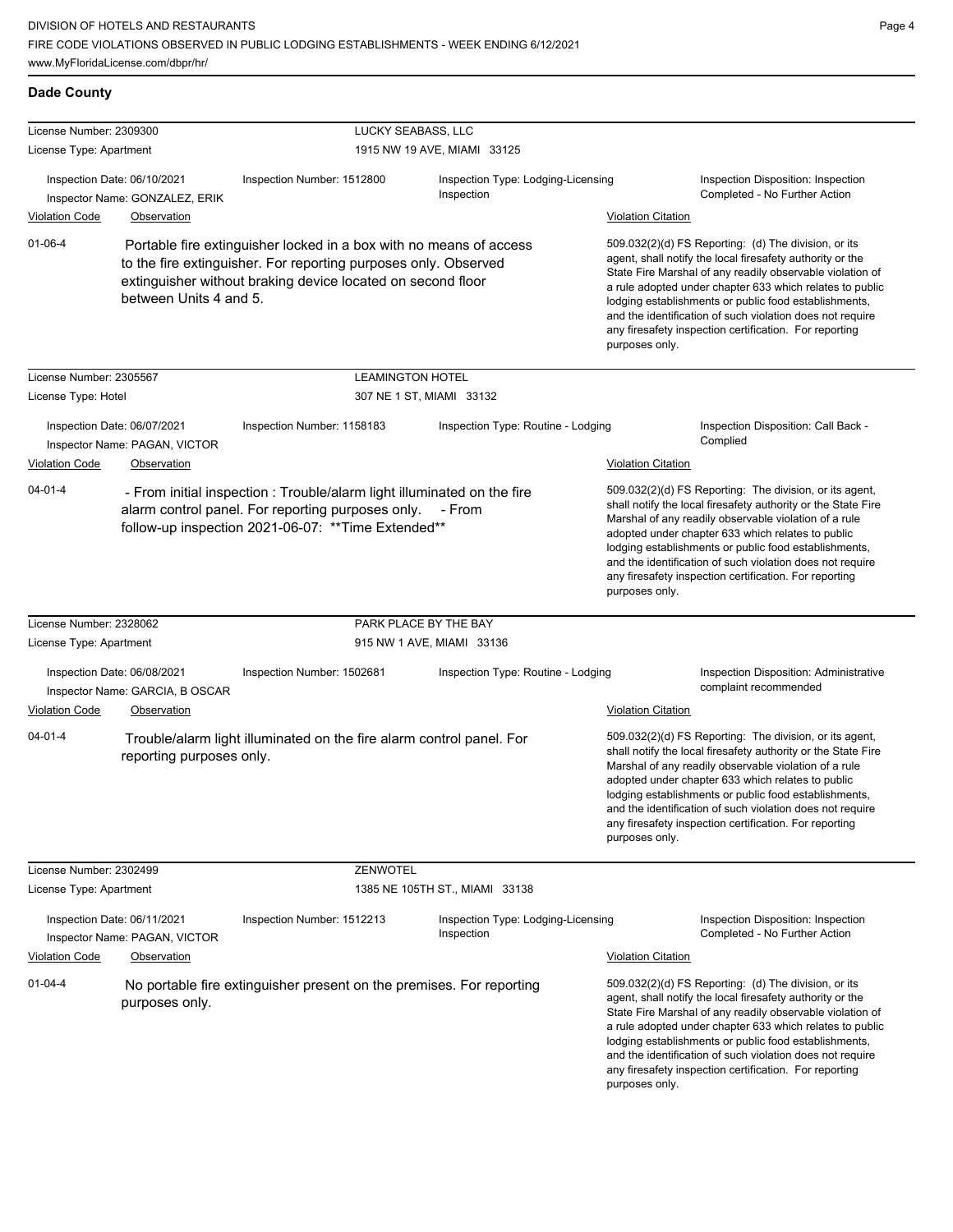| License Number: 2305308<br>License Type: Hotel |                                                                  | <b>CAVALIER HOTEL</b>                                                                                                                                                               | 1320 OCEAN DR, MIAMI BEACH 33139    |                           |                                                                                                                                                                                                                                                                                                                                                                                                                            |
|------------------------------------------------|------------------------------------------------------------------|-------------------------------------------------------------------------------------------------------------------------------------------------------------------------------------|-------------------------------------|---------------------------|----------------------------------------------------------------------------------------------------------------------------------------------------------------------------------------------------------------------------------------------------------------------------------------------------------------------------------------------------------------------------------------------------------------------------|
|                                                | Inspection Date: 06/11/2021<br>Inspector Name: WILLIAMS, ALFREDA | Inspection Number: 1158518                                                                                                                                                          | Inspection Type: Routine - Lodging  |                           | Inspection Disposition: Inspection<br>Completed - No Further Action                                                                                                                                                                                                                                                                                                                                                        |
| <b>Violation Code</b>                          | Observation                                                      |                                                                                                                                                                                     |                                     | <b>Violation Citation</b> |                                                                                                                                                                                                                                                                                                                                                                                                                            |
| $04 - 01 - 4$                                  | reporting purposes only.                                         | Trouble/alarm light illuminated on the fire alarm control panel. For                                                                                                                |                                     | purposes only.            | 509.032(2)(d) FS Reporting: The division, or its agent,<br>shall notify the local firesafety authority or the State Fire<br>Marshal of any readily observable violation of a rule<br>adopted under chapter 633 which relates to public<br>lodging establishments or public food establishments,<br>and the identification of such violation does not require<br>any firesafety inspection certification. For reporting     |
| License Number: 2329233                        |                                                                  |                                                                                                                                                                                     | <b>WALDORF TOWERS HOTEL</b>         |                           |                                                                                                                                                                                                                                                                                                                                                                                                                            |
| License Type: Hotel                            |                                                                  |                                                                                                                                                                                     | 860 OCEAN DR, MIAMI BEACH 33139     |                           |                                                                                                                                                                                                                                                                                                                                                                                                                            |
|                                                | Inspection Date: 06/10/2021<br>Inspector Name: WILLIAMS, ALFREDA | Inspection Number: 1158666                                                                                                                                                          | Inspection Type: Routine - Lodging  |                           | Inspection Disposition: Inspection<br>Completed - No Further Action                                                                                                                                                                                                                                                                                                                                                        |
| Violation Code                                 | Observation                                                      |                                                                                                                                                                                     |                                     | <b>Violation Citation</b> |                                                                                                                                                                                                                                                                                                                                                                                                                            |
| $01-02-4$                                      | Near room 102.                                                   | Portable fire extinguisher pressure gauge indicates the extinguisher<br>is in need of recharge. For reporting purposes only.                                                        |                                     | purposes only.            | 509.032(2)(d) FS Reporting: (d) The division, or its<br>agent, shall notify the local firesafety authority or the<br>State Fire Marshal of any readily observable violation of<br>a rule adopted under chapter 633 which relates to public<br>lodging establishments or public food establishments,<br>and the identification of such violation does not require<br>any firesafety inspection certification. For reporting |
| License Number: 2329239                        |                                                                  | <b>SLS SOUTH BEACH</b>                                                                                                                                                              |                                     |                           |                                                                                                                                                                                                                                                                                                                                                                                                                            |
| License Type: Hotel                            |                                                                  |                                                                                                                                                                                     | 1701 COLLINS AVE, MIAMI BEACH 33139 |                           |                                                                                                                                                                                                                                                                                                                                                                                                                            |
|                                                | Inspection Date: 06/11/2021<br>Inspector Name: HODGE, KRISTEN    | Inspection Number: 1159152                                                                                                                                                          | Inspection Type: Complaint Full     |                           | Inspection Disposition: Call Back -<br>Complied                                                                                                                                                                                                                                                                                                                                                                            |
| <b>Violation Code</b>                          | Observation                                                      |                                                                                                                                                                                     |                                     | <b>Violation Citation</b> |                                                                                                                                                                                                                                                                                                                                                                                                                            |
| $04 - 01 - 4$                                  |                                                                  | - From initial inspection : Trouble/alarm light illuminated on the fire<br>alarm control panel. For reporting purposes only.<br>follow-up inspection 2021-06-11: ** Time Extended** | - From                              | purposes only.            | 509.032(2)(d) FS Reporting: The division, or its agent,<br>shall notify the local firesafety authority or the State Fire<br>Marshal of any readily observable violation of a rule<br>adopted under chapter 633 which relates to public<br>lodging establishments or public food establishments,<br>and the identification of such violation does not require<br>any firesafety inspection certification. For reporting     |
| License Number: 2329270                        |                                                                  |                                                                                                                                                                                     | REAL PROPERTIES LENOX LLC           |                           |                                                                                                                                                                                                                                                                                                                                                                                                                            |
| License Type: Apartment                        |                                                                  |                                                                                                                                                                                     | 1611 LENOX AVE, MIAMI BEACH 33139   |                           |                                                                                                                                                                                                                                                                                                                                                                                                                            |
|                                                | Inspection Date: 06/04/2021<br>Inspector Name: WILLIAMS, ALFREDA | Inspection Number: 1503420                                                                                                                                                          | Inspection Type: Routine - Lodging  |                           | Inspection Disposition: Call Back -<br>Admin. complaint recommended                                                                                                                                                                                                                                                                                                                                                        |
| <b>Violation Code</b>                          | Observation                                                      |                                                                                                                                                                                     |                                     | <b>Violation Citation</b> |                                                                                                                                                                                                                                                                                                                                                                                                                            |
| 04-04-4                                        | For reporting purposes only.<br>Extended**                       | - From initial inspection : Fire alarm control panel has no power.<br>- From follow-up inspection<br>2021-06-04: Panel has power, but trouble alarm light on. ** Time               |                                     | purposes only.            | 509.032(2)(d) FS Reporting: The division, or its agent,<br>shall notify the local firesafety authority or the State Fire<br>Marshal of any readily observable violation of a rule<br>adopted under chapter 633 which relates to public<br>lodging establishments or public food establishments,<br>and the identification of such violation does not require<br>any firesafety inspection certification. For reporting     |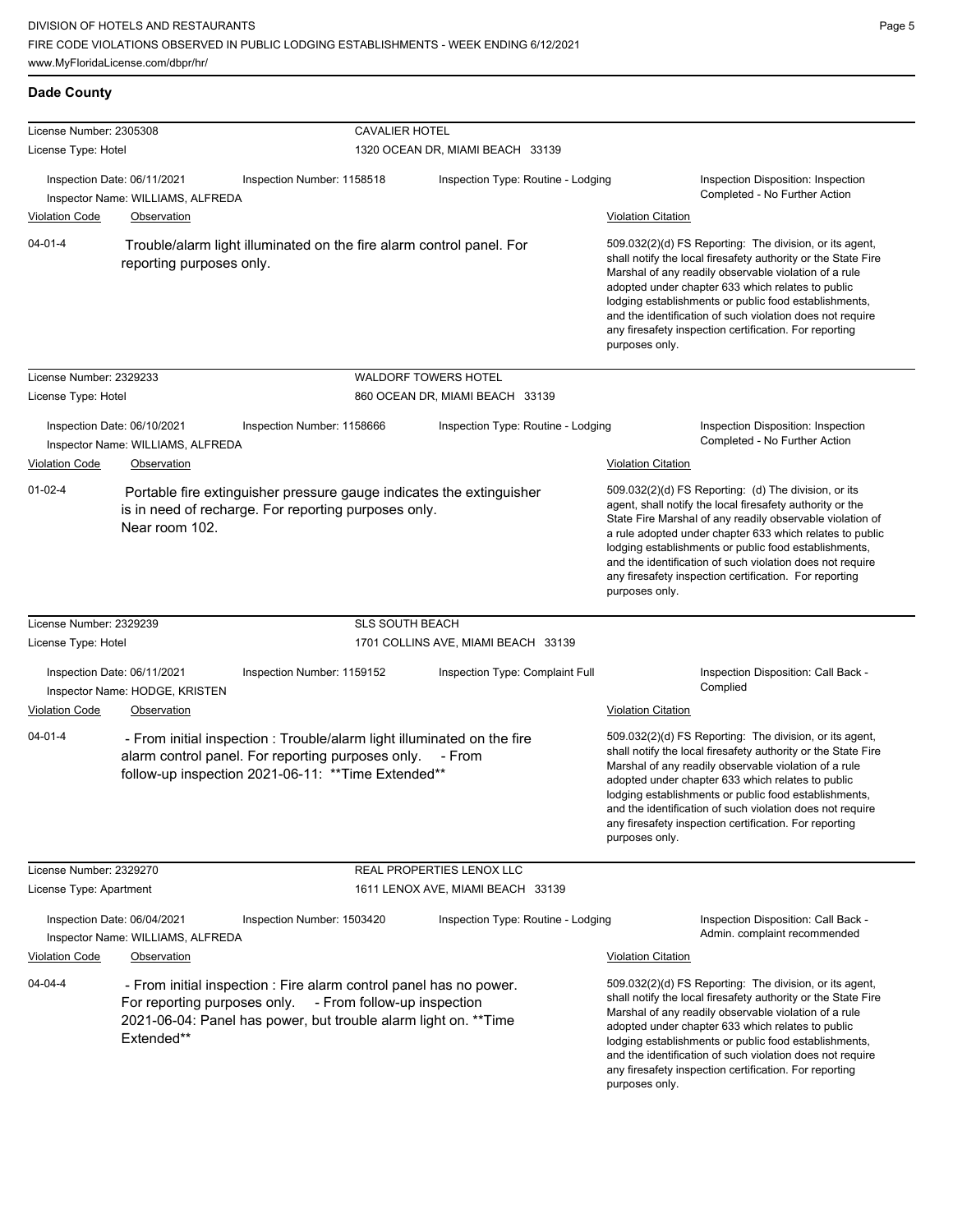### **Duval County**

| License Number: 2609702                                                                                                                                                                                               |                                                               |                                                                                                                                                                                                                                                                   | COUNTRY INN & SUITES JACKSONVILLE SOUTH I-95                                                                                                                                                                                                                                                                                                                                                                                                                                                                                                                                                                                                                                                     |                                                                              |
|-----------------------------------------------------------------------------------------------------------------------------------------------------------------------------------------------------------------------|---------------------------------------------------------------|-------------------------------------------------------------------------------------------------------------------------------------------------------------------------------------------------------------------------------------------------------------------|--------------------------------------------------------------------------------------------------------------------------------------------------------------------------------------------------------------------------------------------------------------------------------------------------------------------------------------------------------------------------------------------------------------------------------------------------------------------------------------------------------------------------------------------------------------------------------------------------------------------------------------------------------------------------------------------------|------------------------------------------------------------------------------|
| License Type: Hotel                                                                                                                                                                                                   |                                                               |                                                                                                                                                                                                                                                                   | 4690 SALISBURY RD, JACKSONVILLE 32256                                                                                                                                                                                                                                                                                                                                                                                                                                                                                                                                                                                                                                                            |                                                                              |
| Inspection Date: 06/07/2021<br>Inspector Name: VILBRUN, JOSUE<br><b>Violation Code</b><br>Observation                                                                                                                 |                                                               | Inspection Number: 1159180                                                                                                                                                                                                                                        | Inspection Type: Complaint Full                                                                                                                                                                                                                                                                                                                                                                                                                                                                                                                                                                                                                                                                  | Inspection Disposition: Warning<br>Issued<br><b>Violation Citation</b>       |
| $08 - 01 - 4$                                                                                                                                                                                                         | reporting purposes only.<br>received new certification and    | Boiler certificate or insurance inspector's boiler report expired. For<br>Jurisdiction 133133 exp 7-14-19 & Jurisdiction 099841 exp 7-14-19<br>Operator stated already had inspection completed but has not                                                       | 61C-1.004(10) FAC and 509.032(2)(d) FS Reporting:<br>61C-1.004(10) The insurance inspector's boiler report is<br>required annually for power boilers and high<br>pressure/high temperature boilers and biannually for low<br>pressure steam or vapor heating boilers. 509.032(2)(d)<br>The division, or its agent, shall notify the local firesafety<br>authority or the State Fire Marshal of any readily<br>observable violation of a rule adopted under chapter 633<br>which relates to public lodging establishments or public<br>food establishments, and the identification of such<br>violation does not require any firesafety inspection<br>certification. For reporting purposes only. |                                                                              |
| License Number: 2600171                                                                                                                                                                                               |                                                               | <b>MIRAMAR</b>                                                                                                                                                                                                                                                    |                                                                                                                                                                                                                                                                                                                                                                                                                                                                                                                                                                                                                                                                                                  |                                                                              |
| License Type: Apartment                                                                                                                                                                                               |                                                               | 5736 TALL PINE LN, JACKSONVILLE 32277                                                                                                                                                                                                                             |                                                                                                                                                                                                                                                                                                                                                                                                                                                                                                                                                                                                                                                                                                  |                                                                              |
| Inspection Date: 06/07/2021<br>Inspector Name: THOMAS, PHILIP<br><b>Violation Code</b><br>Observation                                                                                                                 |                                                               | Inspection Number: 1512633                                                                                                                                                                                                                                        | Inspection Type: Complaint Full                                                                                                                                                                                                                                                                                                                                                                                                                                                                                                                                                                                                                                                                  | Inspection Disposition: Call Back -<br>Complied<br><b>Violation Citation</b> |
| $01 - 04 - 4$                                                                                                                                                                                                         |                                                               | - From initial inspection : No portable fire extinguisher present on<br>the premises. For reporting purposes only.<br>Fire extinguishers missing from the following locations including but<br>not limited to 5756 unit 2, 3134 unit 5, 3032 unit 5, 3114 unit 2. | 509.032(2)(d) FS Reporting: (d) The division, or its<br>agent, shall notify the local firesafety authority or the<br>State Fire Marshal of any readily observable violation of<br>a rule adopted under chapter 633 which relates to public<br>lodging establishments or public food establishments,<br>and the identification of such violation does not require<br>any firesafety inspection certification. For reporting<br>purposes only.                                                                                                                                                                                                                                                     |                                                                              |
| License Number: 2613445                                                                                                                                                                                               |                                                               |                                                                                                                                                                                                                                                                   | JUSTINA COURT APARTMENTS                                                                                                                                                                                                                                                                                                                                                                                                                                                                                                                                                                                                                                                                         |                                                                              |
| License Type: Apartment                                                                                                                                                                                               |                                                               | 5844 JUSTINA CT, JACKSONVILLE 32277                                                                                                                                                                                                                               |                                                                                                                                                                                                                                                                                                                                                                                                                                                                                                                                                                                                                                                                                                  |                                                                              |
|                                                                                                                                                                                                                       | Inspection Date: 06/11/2021<br>Inspector Name: THOMAS, PHILIP | Inspection Number: 1509686                                                                                                                                                                                                                                        | Inspection Type: Lodging-Licensing<br>Inspection                                                                                                                                                                                                                                                                                                                                                                                                                                                                                                                                                                                                                                                 | Inspection Disposition: Inspection<br>Completed - No Further Action          |
| <b>Violation Code</b>                                                                                                                                                                                                 | Observation                                                   |                                                                                                                                                                                                                                                                   |                                                                                                                                                                                                                                                                                                                                                                                                                                                                                                                                                                                                                                                                                                  | <b>Violation Citation</b>                                                    |
| $02 - 08 - 4$<br>Propane (LP gas) tank having a water capacity greater than 2.7 lbs.<br>stored under a stairwell. For reporting purposes only.<br>Propane tank stored under interior stairwell between units 1 and 9. |                                                               |                                                                                                                                                                                                                                                                   | 509.032(2)(d) FS Reporting: (d) The division, or its<br>agent, shall notify the local firesafety authority or the<br>State Fire Marshal of any readily observable violation of<br>a rule adopted under chapter 633 which relates to public<br>lodging establishments or public food establishments,<br>and the identification of such violation does not require                                                                                                                                                                                                                                                                                                                                 |                                                                              |

any firesafety inspection certification. For reporting

purposes only.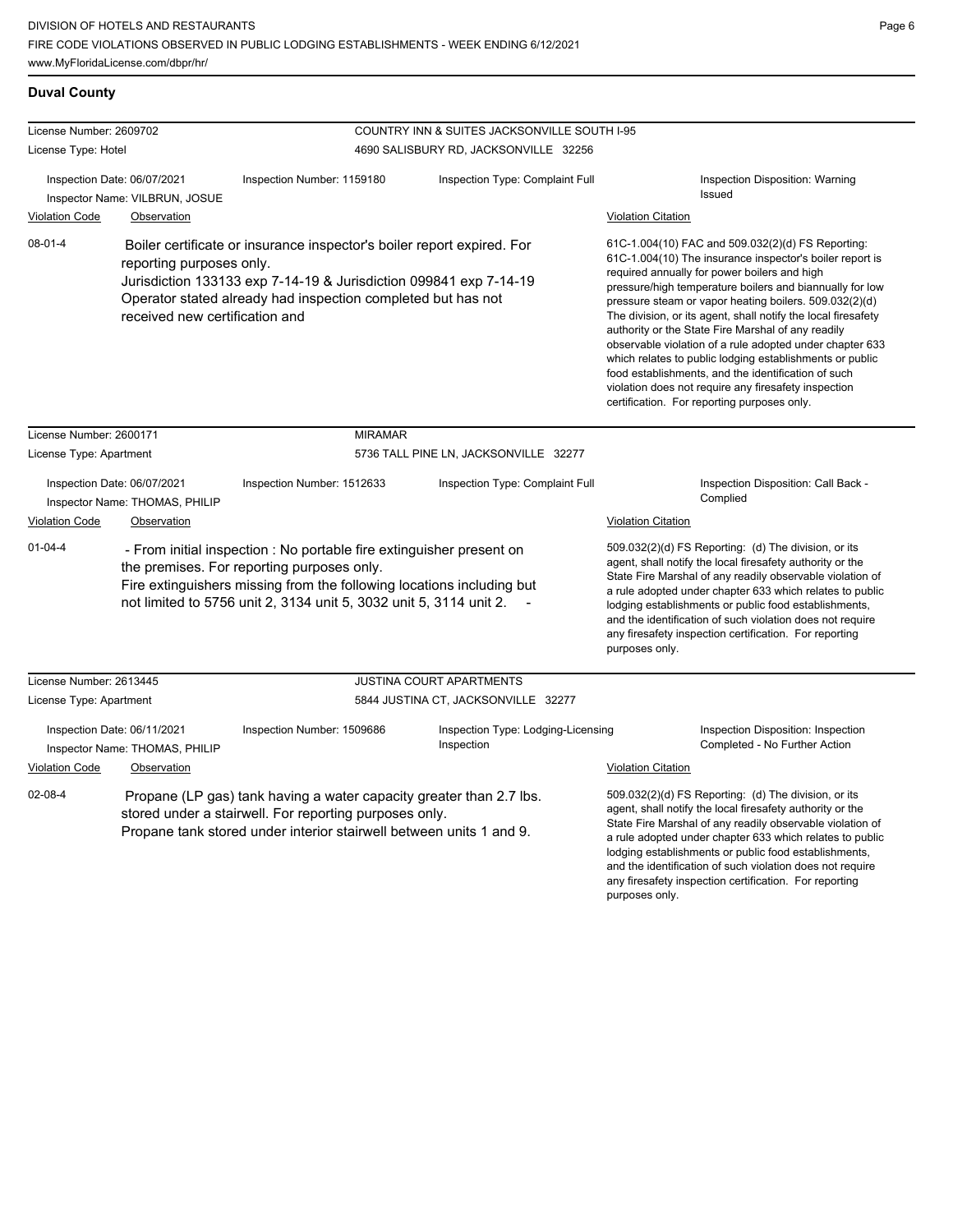| <b>Escambia County</b> |  |
|------------------------|--|
|                        |  |

| License Number: 2702778                                       |             | <b>KEY WEST INN</b>                                                                                                                                                                  |                                     |                           |                                                                                                                                                                                                                                                                                                                                                                                                                                                                                                                                                                                                                                                                                                                                                                                                                                                                   |
|---------------------------------------------------------------|-------------|--------------------------------------------------------------------------------------------------------------------------------------------------------------------------------------|-------------------------------------|---------------------------|-------------------------------------------------------------------------------------------------------------------------------------------------------------------------------------------------------------------------------------------------------------------------------------------------------------------------------------------------------------------------------------------------------------------------------------------------------------------------------------------------------------------------------------------------------------------------------------------------------------------------------------------------------------------------------------------------------------------------------------------------------------------------------------------------------------------------------------------------------------------|
| License Type: Motel                                           |             | 6900 PENSACOLA BLVD, PENSACOLA 32505                                                                                                                                                 |                                     |                           |                                                                                                                                                                                                                                                                                                                                                                                                                                                                                                                                                                                                                                                                                                                                                                                                                                                                   |
| Inspection Date: 06/08/2021<br>Inspector Name: RUSSELL, SARAH |             | Inspection Number: 1212857                                                                                                                                                           | Inspection Type: Routine - Lodging  |                           | Inspection Disposition: Warning<br>Issued                                                                                                                                                                                                                                                                                                                                                                                                                                                                                                                                                                                                                                                                                                                                                                                                                         |
| <b>Violation Code</b>                                         | Observation |                                                                                                                                                                                      |                                     | <b>Violation Citation</b> |                                                                                                                                                                                                                                                                                                                                                                                                                                                                                                                                                                                                                                                                                                                                                                                                                                                                   |
| $04 - 02 - 4$                                                 | Violation** | No smoke detector provided in guest room/unit. For reporting<br>purposes only. Smoke alarm missing on room 123. **Repeat                                                             |                                     |                           | 509.215(1) and (2) and 509.032(2)(d) FS Reporting:<br>509.215(1) Each guest room shall be equipped with an<br>approved listed single-station smoke detector meeting<br>the minimum requirements of NFPA-74 Standards for<br>the Installation, Maintenance and Use of Household Fire<br>Warning Equipment. (2) The building has smoke<br>detectors in each guest room individually annunciating<br>to a panel at a supervised location. 509.032(2)(d) The<br>division, or its agent, shall notify the local firesafety<br>authority or the State Fire Marshal of any readily<br>observable violation of a rule adopted under chapter 633<br>which relates to public lodging establishments or public<br>food establishments, and the identification of such<br>violation does not require any firesafety inspection<br>certification. For reporting purposes only. |
| License Number: 2705820                                       |             |                                                                                                                                                                                      | SUBURBAN EXTENDED STAY PENSACOLA    |                           |                                                                                                                                                                                                                                                                                                                                                                                                                                                                                                                                                                                                                                                                                                                                                                                                                                                                   |
| License Type: Hotel                                           |             |                                                                                                                                                                                      | 3984 BARRANCAS AVE, PENSACOLA 32507 |                           |                                                                                                                                                                                                                                                                                                                                                                                                                                                                                                                                                                                                                                                                                                                                                                                                                                                                   |
| Inspection Date: 06/09/2021<br>Inspector Name: RUSSELL, SARAH |             | Inspection Number: 1159162                                                                                                                                                           | Inspection Type: Complaint Partial  |                           | Inspection Disposition: Inspection<br>Completed - No Further Action                                                                                                                                                                                                                                                                                                                                                                                                                                                                                                                                                                                                                                                                                                                                                                                               |
| Violation Code                                                | Observation |                                                                                                                                                                                      |                                     | <b>Violation Citation</b> |                                                                                                                                                                                                                                                                                                                                                                                                                                                                                                                                                                                                                                                                                                                                                                                                                                                                   |
| $04 - 01 - 4$                                                 |             | Trouble/alarm light illuminated on the fire alarm control panel. For<br>reporting purposes only. Panel beeping stating fire. Written Sign on<br>panel states damaged from hurricane. |                                     |                           | 509.032(2)(d) FS Reporting: The division, or its agent,<br>shall notify the local firesafety authority or the State Fire<br>Marshal of any readily observable violation of a rule<br>adopted under chapter 633 which relates to public<br>lodging establishments or public food establishments,<br>and the identification of such violation does not require<br>any firesafety inspection certification. For reporting                                                                                                                                                                                                                                                                                                                                                                                                                                            |

purposes only.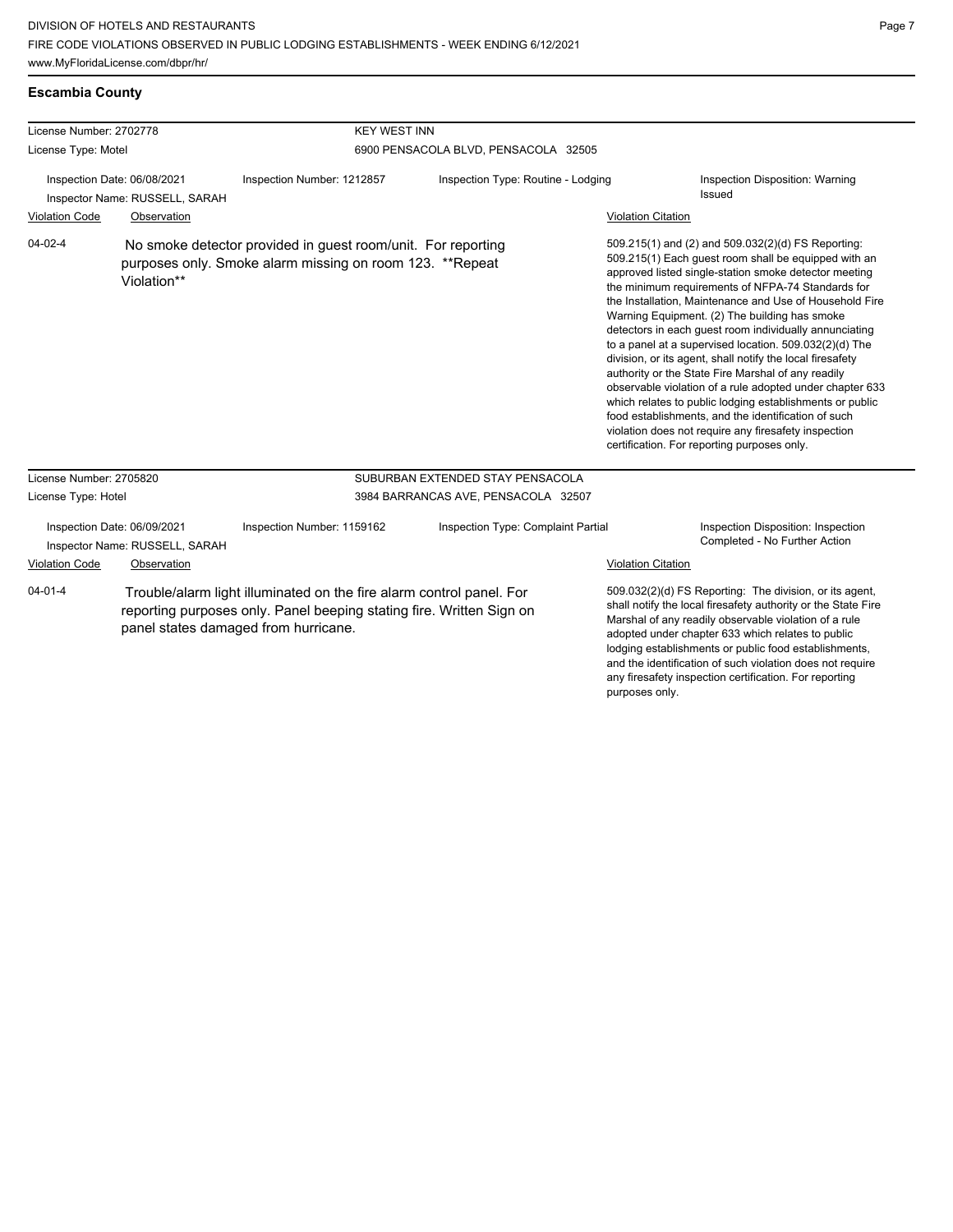### **Hamilton County**

| License Number: 3400112<br><b>BUDGET INN OF JASPER</b> |                                                                 |                                                                                                                                                                                                    |                                 |                           |                                                                                                                                                                                                                                                                                                                                                                                                                            |
|--------------------------------------------------------|-----------------------------------------------------------------|----------------------------------------------------------------------------------------------------------------------------------------------------------------------------------------------------|---------------------------------|---------------------------|----------------------------------------------------------------------------------------------------------------------------------------------------------------------------------------------------------------------------------------------------------------------------------------------------------------------------------------------------------------------------------------------------------------------------|
| License Type: Motel                                    |                                                                 |                                                                                                                                                                                                    | 8182 SR 6 W, JASPER 32052       |                           |                                                                                                                                                                                                                                                                                                                                                                                                                            |
|                                                        | Inspection Date: 06/07/2021<br>Inspector Name: BAILEY, KIMBERLY | Inspection Number: 1217098                                                                                                                                                                         | Inspection Type: Complaint Full |                           | Inspection Disposition: Administrative<br>complaint recommended                                                                                                                                                                                                                                                                                                                                                            |
| <b>Violation Code</b>                                  | Observation                                                     |                                                                                                                                                                                                    |                                 | <b>Violation Citation</b> |                                                                                                                                                                                                                                                                                                                                                                                                                            |
| $01 - 03 - 4$                                          |                                                                 | Portable fire extinguisher missing from it's designated location (sign<br>present indicating designated location). For reporting purposes only.<br>Between rooms 304 and 305. **Repeat Violation** |                                 | purposes only.            | 509.032(2)(d) FS Reporting: (d) The division, or its<br>agent, shall notify the local firesafety authority or the<br>State Fire Marshal of any readily observable violation of<br>a rule adopted under chapter 633 which relates to public<br>lodging establishments or public food establishments,<br>and the identification of such violation does not require<br>any firesafety inspection certification. For reporting |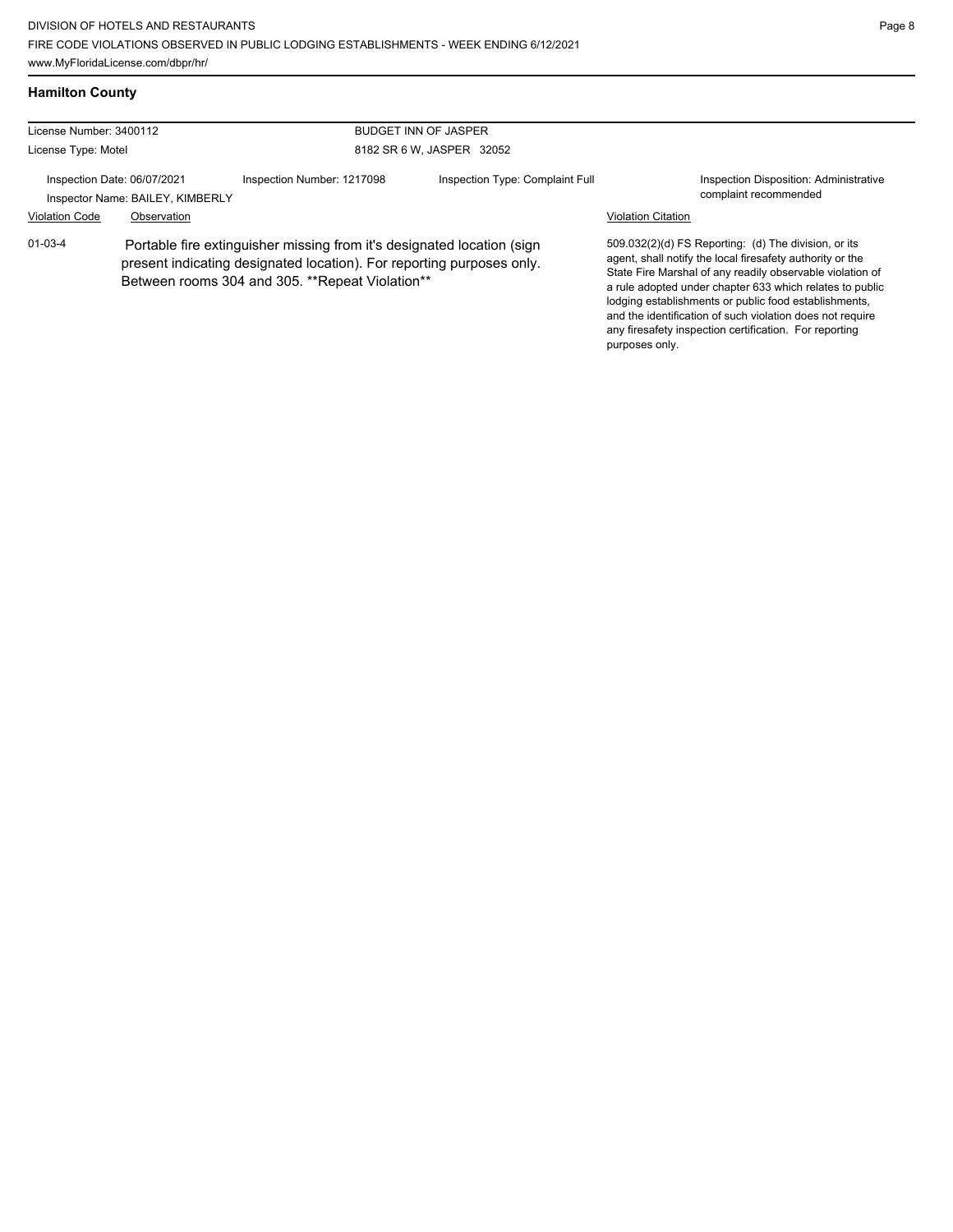# **Hillsborough County**

| License Number: 3900037                              |                                                                                                                                                       | <b>TAMPA INN</b>           |                                 |                                                                                                                                                                                                                                                                                                                                                                                                                                              |
|------------------------------------------------------|-------------------------------------------------------------------------------------------------------------------------------------------------------|----------------------------|---------------------------------|----------------------------------------------------------------------------------------------------------------------------------------------------------------------------------------------------------------------------------------------------------------------------------------------------------------------------------------------------------------------------------------------------------------------------------------------|
| License Type: Motel                                  |                                                                                                                                                       |                            | 2901 E BUSCH BLVD, TAMPA 33612  |                                                                                                                                                                                                                                                                                                                                                                                                                                              |
| Inspection Date: 06/07/2021<br><b>Violation Code</b> | Inspector Name: JAIME, ANTONY<br>Observation                                                                                                          | Inspection Number: 1217067 | Inspection Type: Complaint Full | Inspection Disposition: Inspection<br>Completed - No Further Action<br><b>Violation Citation</b>                                                                                                                                                                                                                                                                                                                                             |
| $01 - 02 - 4$                                        | Portable fire extinguisher pressure gauge indicates the extinguisher<br>is in need of recharge. For reporting purposes only. Observed by<br>room 354. |                            |                                 | 509.032(2)(d) FS Reporting: (d) The division, or its<br>agent, shall notify the local firesafety authority or the<br>State Fire Marshal of any readily observable violation of<br>a rule adopted under chapter 633 which relates to public<br>lodging establishments or public food establishments,<br>and the identification of such violation does not require<br>any firesafety inspection certification. For reporting<br>purposes only. |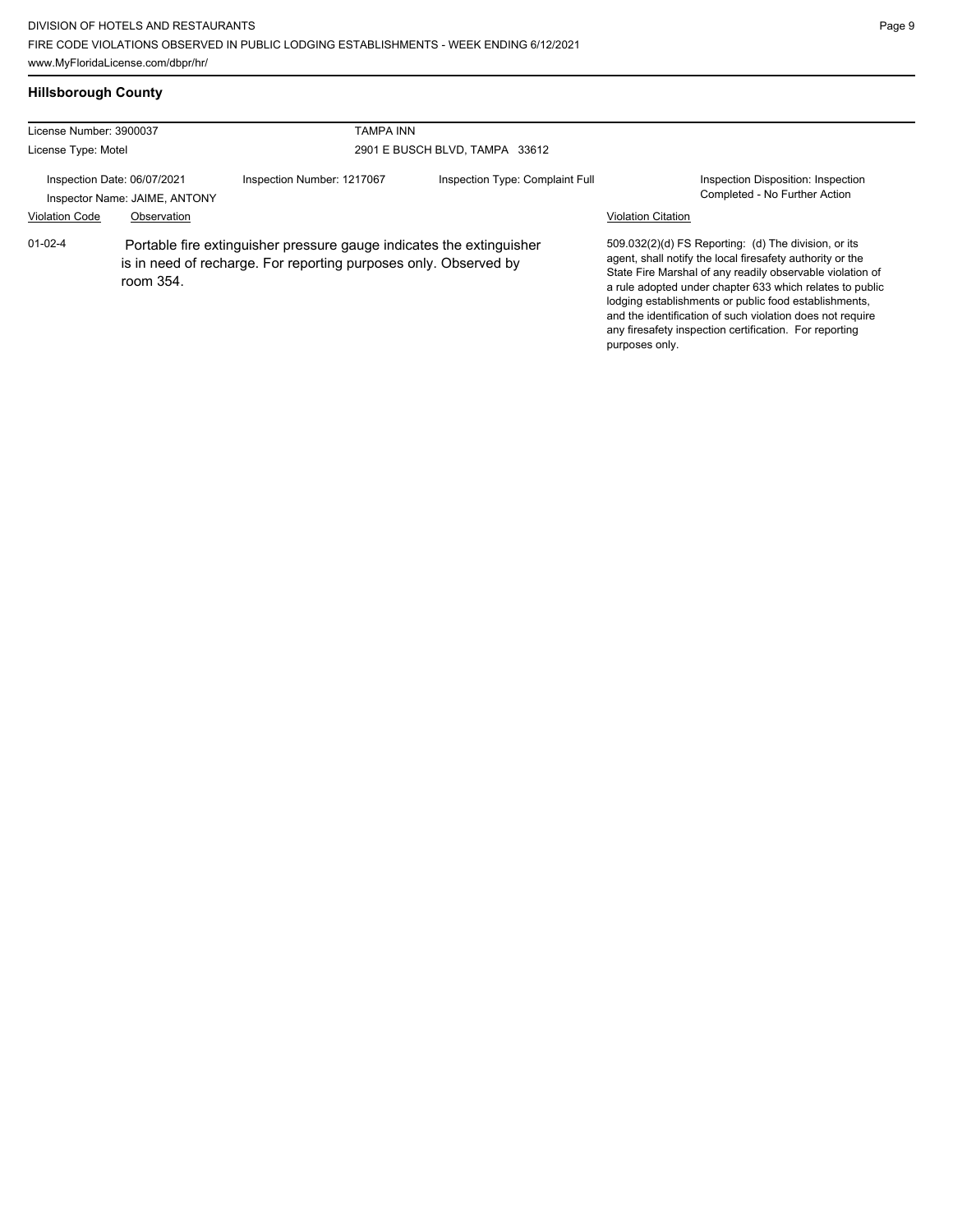| <b>Lee County</b>                                            |                        |                                                                                                                                                                                                        |                                                                    |                           |                                                                                                                                                                                                                                                                                                                                                                                                                            |
|--------------------------------------------------------------|------------------------|--------------------------------------------------------------------------------------------------------------------------------------------------------------------------------------------------------|--------------------------------------------------------------------|---------------------------|----------------------------------------------------------------------------------------------------------------------------------------------------------------------------------------------------------------------------------------------------------------------------------------------------------------------------------------------------------------------------------------------------------------------------|
| License Number: 4600947<br>License Type: Apartment           |                        |                                                                                                                                                                                                        | <b>PARKER HOUSE PROPERTIES</b><br>808 MIRAMAR ST, CAPE CORAL 33904 |                           |                                                                                                                                                                                                                                                                                                                                                                                                                            |
| Inspection Date: 06/08/2021<br>Inspector Name: SOMMERS, KARA |                        | Inspection Number: 1491231                                                                                                                                                                             | Inspection Type: Routine - Lodging                                 |                           | Inspection Disposition: Call Back -<br>Extension given, pending                                                                                                                                                                                                                                                                                                                                                            |
| <b>Violation Code</b>                                        | Observation            |                                                                                                                                                                                                        |                                                                    | <b>Violation Citation</b> |                                                                                                                                                                                                                                                                                                                                                                                                                            |
| $01 - 01 - 4$                                                | inspection 2021-06-08: | - From initial inspection : Portable fire extinguisher pressure gauge<br>indicates the extinguisher is overcharged. For reporting purposes<br>only. Extinguisher between Units 8 & 9. - From follow-up |                                                                    | purposes only.            | 509.032(2)(d) FS Reporting: (d) The division, or its<br>agent, shall notify the local firesafety authority or the<br>State Fire Marshal of any readily observable violation of<br>a rule adopted under chapter 633 which relates to public<br>lodging establishments or public food establishments,<br>and the identification of such violation does not require<br>any firesafety inspection certification. For reporting |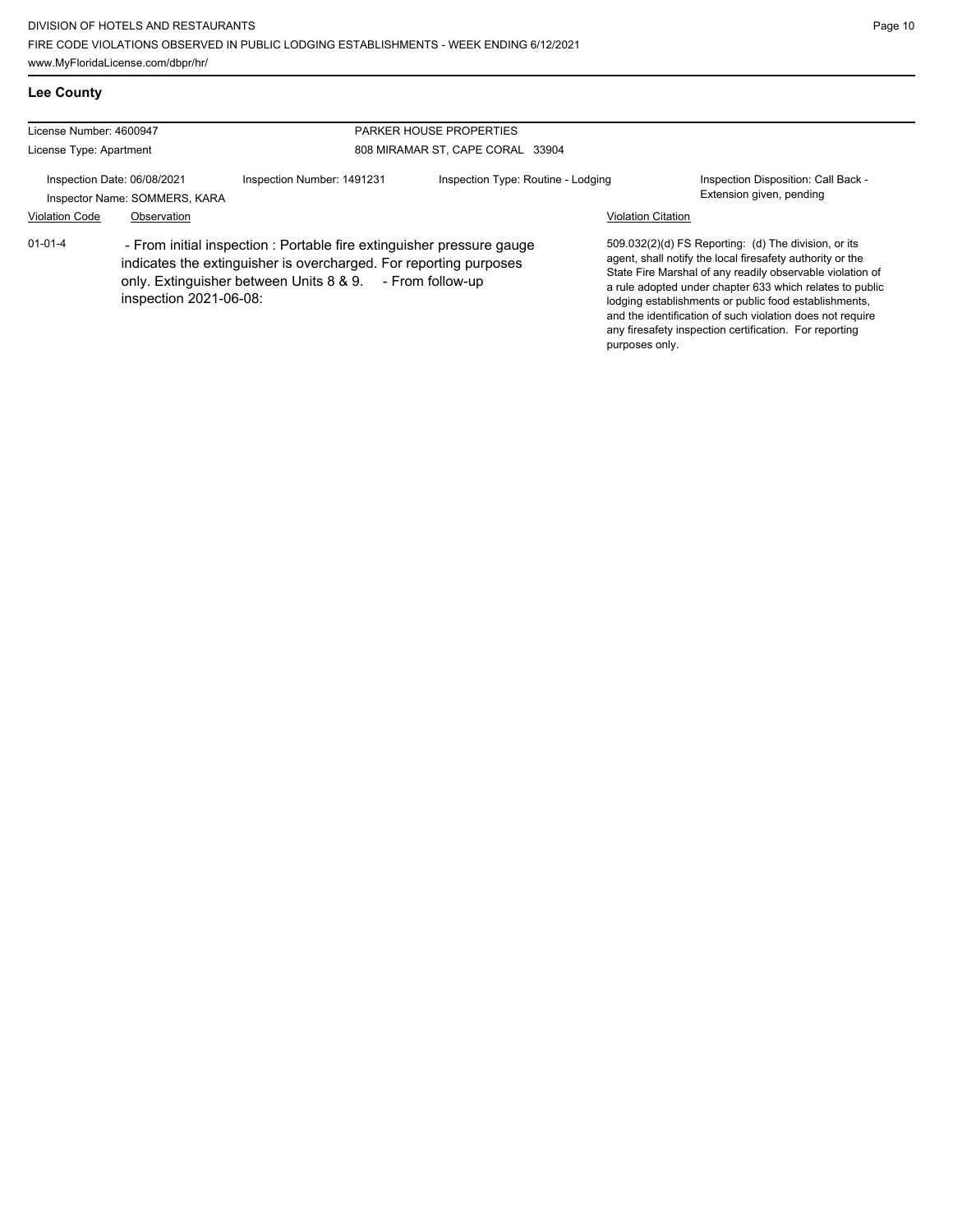### **Leon County**

| License Number: 4700634                                                                                                                  |             | AOTD HOLDINGS, LLC         |                                     |                                                                                                                                                                                                                                                                                                       |                                                                     |
|------------------------------------------------------------------------------------------------------------------------------------------|-------------|----------------------------|-------------------------------------|-------------------------------------------------------------------------------------------------------------------------------------------------------------------------------------------------------------------------------------------------------------------------------------------------------|---------------------------------------------------------------------|
| License Type: Apartment                                                                                                                  |             |                            | 1698 STUCKEY AVE, TALLAHASSEE 32310 |                                                                                                                                                                                                                                                                                                       |                                                                     |
| Inspection Date: 06/09/2021<br>Inspector Name: STESLOW, KEVIN                                                                            |             | Inspection Number: 1512613 | Inspection Type: Routine - Lodging  |                                                                                                                                                                                                                                                                                                       | Inspection Disposition: Inspection<br>Completed - No Further Action |
| <b>Violation Code</b>                                                                                                                    | Observation |                            |                                     | <b>Violation Citation</b>                                                                                                                                                                                                                                                                             |                                                                     |
| $07-01-4$<br>Damaged electrical wire(s). For reporting purposes only.<br>Observed exposed electrical wires on the south end of building. |             |                            |                                     | 509.032(2)(d) FS Reporting: (d) The division, or its<br>agent, shall notify the local firesafety authority or the                                                                                                                                                                                     |                                                                     |
|                                                                                                                                          |             |                            | purposes only.                      | State Fire Marshal of any readily observable violation of<br>a rule adopted under chapter 633 which relates to public<br>lodging establishments or public food establishments,<br>and the identification of such violation does not require<br>any firesafety inspection certification. For reporting |                                                                     |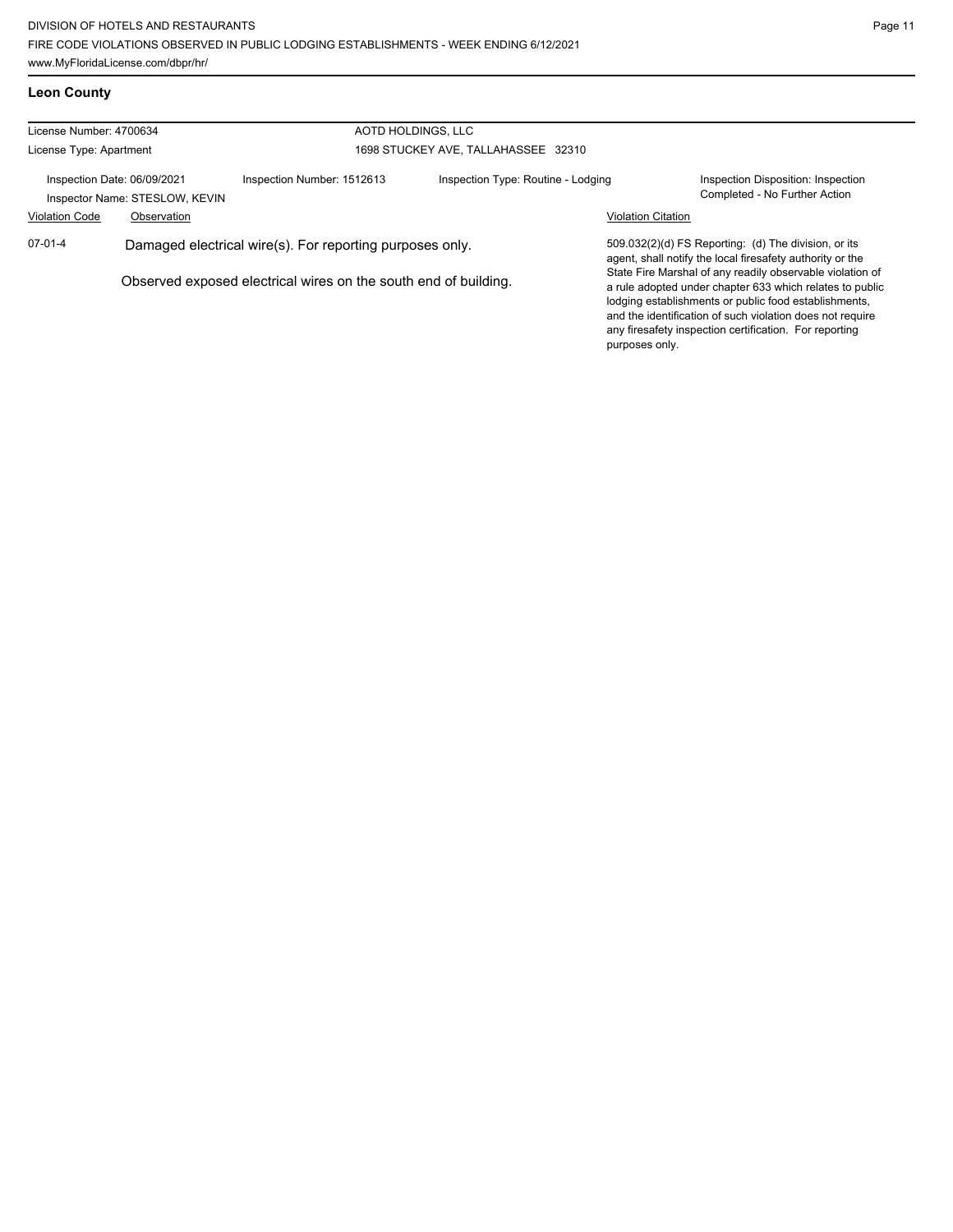### **Monroe County**

| License Number: 5401502<br><b>OCEAN KEY RESORT</b>             |             |                                                                                                                                 |                                    |                           |                                                                                                                                                                                                                                                                                                                                                                                                                        |
|----------------------------------------------------------------|-------------|---------------------------------------------------------------------------------------------------------------------------------|------------------------------------|---------------------------|------------------------------------------------------------------------------------------------------------------------------------------------------------------------------------------------------------------------------------------------------------------------------------------------------------------------------------------------------------------------------------------------------------------------|
| License Type: Hotel                                            |             |                                                                                                                                 | ZERO DUVAL ST, KEY WEST 33040      |                           |                                                                                                                                                                                                                                                                                                                                                                                                                        |
| Inspection Date: 06/10/2021<br>Inspector Name: HENLEY, LATONYA |             | Inspection Number: 1158785                                                                                                      | Inspection Type: Routine - Lodging |                           | Inspection Disposition: Inspection<br>Completed - No Further Action                                                                                                                                                                                                                                                                                                                                                    |
| <b>Violation Code</b>                                          | Observation |                                                                                                                                 |                                    | <b>Violation Citation</b> |                                                                                                                                                                                                                                                                                                                                                                                                                        |
| $04 - 01 - 4$                                                  |             | Trouble/alarm light illuminated on the fire alarm control panel. For<br>reporting purposes only. By Hot Tin roof, second floor. |                                    | purposes only.            | 509.032(2)(d) FS Reporting: The division, or its agent,<br>shall notify the local firesafety authority or the State Fire<br>Marshal of any readily observable violation of a rule<br>adopted under chapter 633 which relates to public<br>lodging establishments or public food establishments,<br>and the identification of such violation does not require<br>any firesafety inspection certification. For reporting |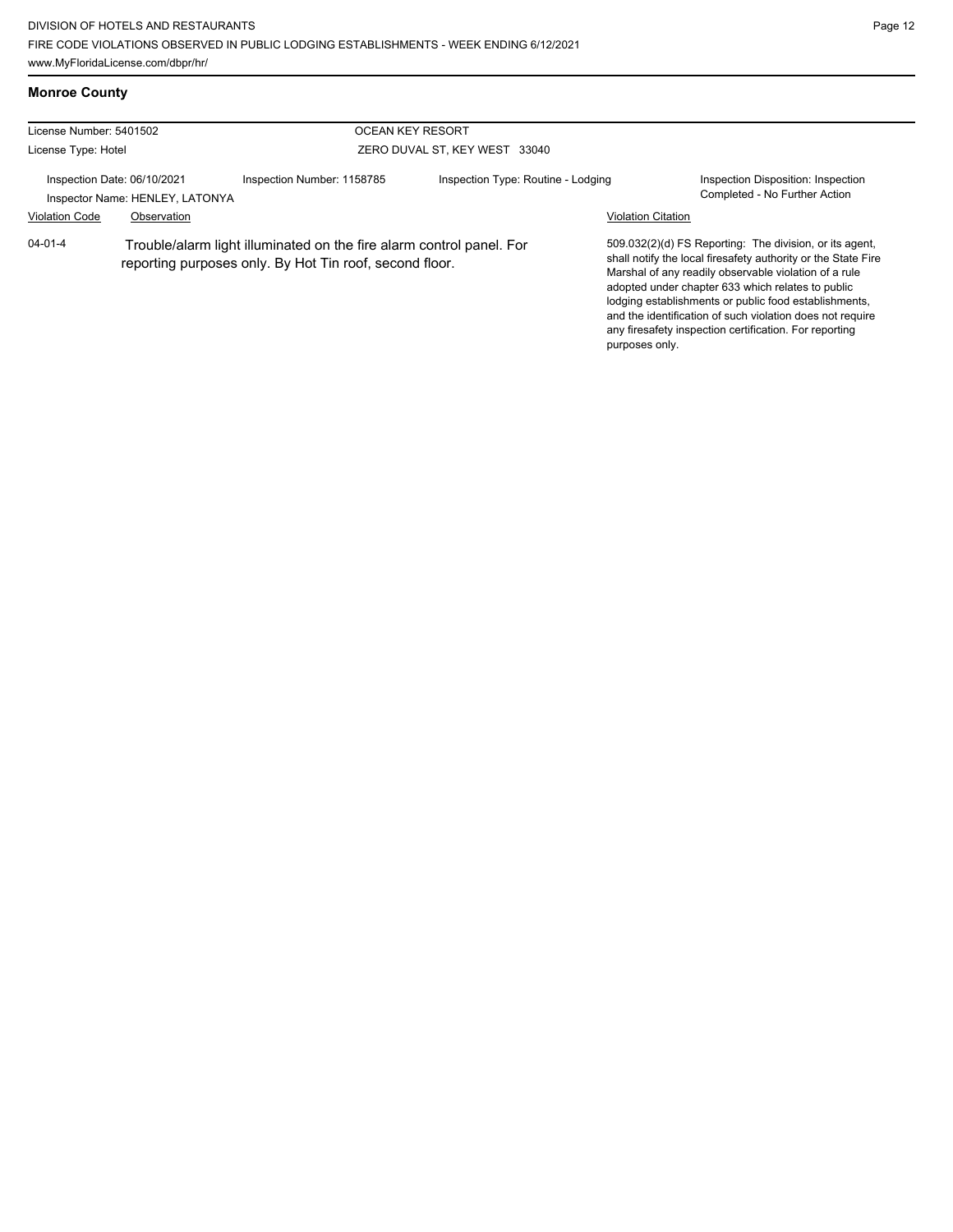**Orange County**

violation does not require any firesafety inspection certification. For reporting purposes only.

| License Number: 5811205                                     |                                                                                                  |                                                                                                                     | HOLIDAY INN EXPRESS - ORLANDO - SOUTH PARK       |                                                                                                                                                                                                                                                                                                                                                                                                                                                                                                                                                                                           |
|-------------------------------------------------------------|--------------------------------------------------------------------------------------------------|---------------------------------------------------------------------------------------------------------------------|--------------------------------------------------|-------------------------------------------------------------------------------------------------------------------------------------------------------------------------------------------------------------------------------------------------------------------------------------------------------------------------------------------------------------------------------------------------------------------------------------------------------------------------------------------------------------------------------------------------------------------------------------------|
| License Type: Hotel                                         |                                                                                                  |                                                                                                                     | 2776 DESTINATION PKWY, ORLANDO 32819             |                                                                                                                                                                                                                                                                                                                                                                                                                                                                                                                                                                                           |
|                                                             | Inspection Date: 06/09/2021<br>Inspector Name: KOSTELNY, ROGER                                   | Inspection Number: 1159205                                                                                          | Inspection Type: Lodging-Licensing<br>Inspection | Inspection Disposition: Inspection<br>Completed - No Further Action                                                                                                                                                                                                                                                                                                                                                                                                                                                                                                                       |
| <b>Violation Code</b>                                       | Observation                                                                                      |                                                                                                                     |                                                  | <b>Violation Citation</b>                                                                                                                                                                                                                                                                                                                                                                                                                                                                                                                                                                 |
| $04 - 01 - 4$                                               | reporting purposes only.                                                                         | Trouble/alarm light illuminated on the fire alarm control panel. For                                                |                                                  | 509.032(2)(d) FS Reporting: The division, or its agent,<br>shall notify the local firesafety authority or the State Fire<br>Marshal of any readily observable violation of a rule                                                                                                                                                                                                                                                                                                                                                                                                         |
|                                                             |                                                                                                  | Room 521 on the panel behind the front desk.                                                                        |                                                  | adopted under chapter 633 which relates to public<br>lodging establishments or public food establishments,<br>and the identification of such violation does not require                                                                                                                                                                                                                                                                                                                                                                                                                   |
|                                                             | rented until part is fixed.                                                                      | Operator is aware and they are waiting for part and room will not be                                                |                                                  | any firesafety inspection certification. For reporting<br>purposes only.                                                                                                                                                                                                                                                                                                                                                                                                                                                                                                                  |
| License Number: 5811116                                     |                                                                                                  |                                                                                                                     | FAIRFIELD INN & SUITES ORLANDO AT SEAWORLD       |                                                                                                                                                                                                                                                                                                                                                                                                                                                                                                                                                                                           |
| License Type: Hotel                                         |                                                                                                  |                                                                                                                     | 10815 INTERNATIONAL DR, ORLANDO 32821            |                                                                                                                                                                                                                                                                                                                                                                                                                                                                                                                                                                                           |
| Inspection Date: 06/07/2021<br>Inspector Name: ALVIS, DAVID |                                                                                                  | Inspection Number: 1158755                                                                                          | Inspection Type: Routine - Lodging               | Inspection Disposition: Inspection<br>Completed - No Further Action                                                                                                                                                                                                                                                                                                                                                                                                                                                                                                                       |
| <b>Violation Code</b><br>Observation                        |                                                                                                  |                                                                                                                     |                                                  | <b>Violation Citation</b>                                                                                                                                                                                                                                                                                                                                                                                                                                                                                                                                                                 |
| 04-01-4                                                     | Trouble/alarm light illuminated on the fire alarm control panel. For<br>reporting purposes only. |                                                                                                                     |                                                  | 509.032(2)(d) FS Reporting: The division, or its agent,<br>shall notify the local firesafety authority or the State Fire<br>Marshal of any readily observable violation of a rule<br>adopted under chapter 633 which relates to public<br>lodging establishments or public food establishments,<br>and the identification of such violation does not require<br>any firesafety inspection certification. For reporting<br>purposes only.                                                                                                                                                  |
| License Number: 5800051                                     |                                                                                                  |                                                                                                                     | <b>CYPRESS POINTE RESORT</b>                     |                                                                                                                                                                                                                                                                                                                                                                                                                                                                                                                                                                                           |
|                                                             | License Type: Vacation Rental - Condo                                                            |                                                                                                                     | 8651 TREASURE CAY LN, ORLANDO 328366437          |                                                                                                                                                                                                                                                                                                                                                                                                                                                                                                                                                                                           |
|                                                             | Inspection Date: 06/11/2021<br>Inspector Name: SPEIGHTS, BLANCHIE MACHELLE                       | Inspection Number: 1088478                                                                                          | Inspection Type: Routine - Lodging               | Inspection Disposition: Warning<br>Issued                                                                                                                                                                                                                                                                                                                                                                                                                                                                                                                                                 |
| <b>Violation Code</b>                                       | Observation                                                                                      |                                                                                                                     |                                                  | <b>Violation Citation</b>                                                                                                                                                                                                                                                                                                                                                                                                                                                                                                                                                                 |
| 08-01-4                                                     | reporting purposes only.                                                                         | Boiler certificate or insurance inspector's boiler report expired. For<br>Observed 8/25/2019 expired in building 8. |                                                  | 61C-1.004(10) FAC and 509.032(2)(d) FS Reporting:<br>61C-1.004(10) The insurance inspector's boiler report is<br>required annually for power boilers and high<br>pressure/high temperature boilers and biannually for low<br>pressure steam or vapor heating boilers. 509.032(2)(d)<br>The division, or its agent, shall notify the local firesafety<br>authority or the State Fire Marshal of any readily<br>observable violation of a rule adopted under chapter 633<br>which relates to public lodging establishments or public<br>food establishments, and the identification of such |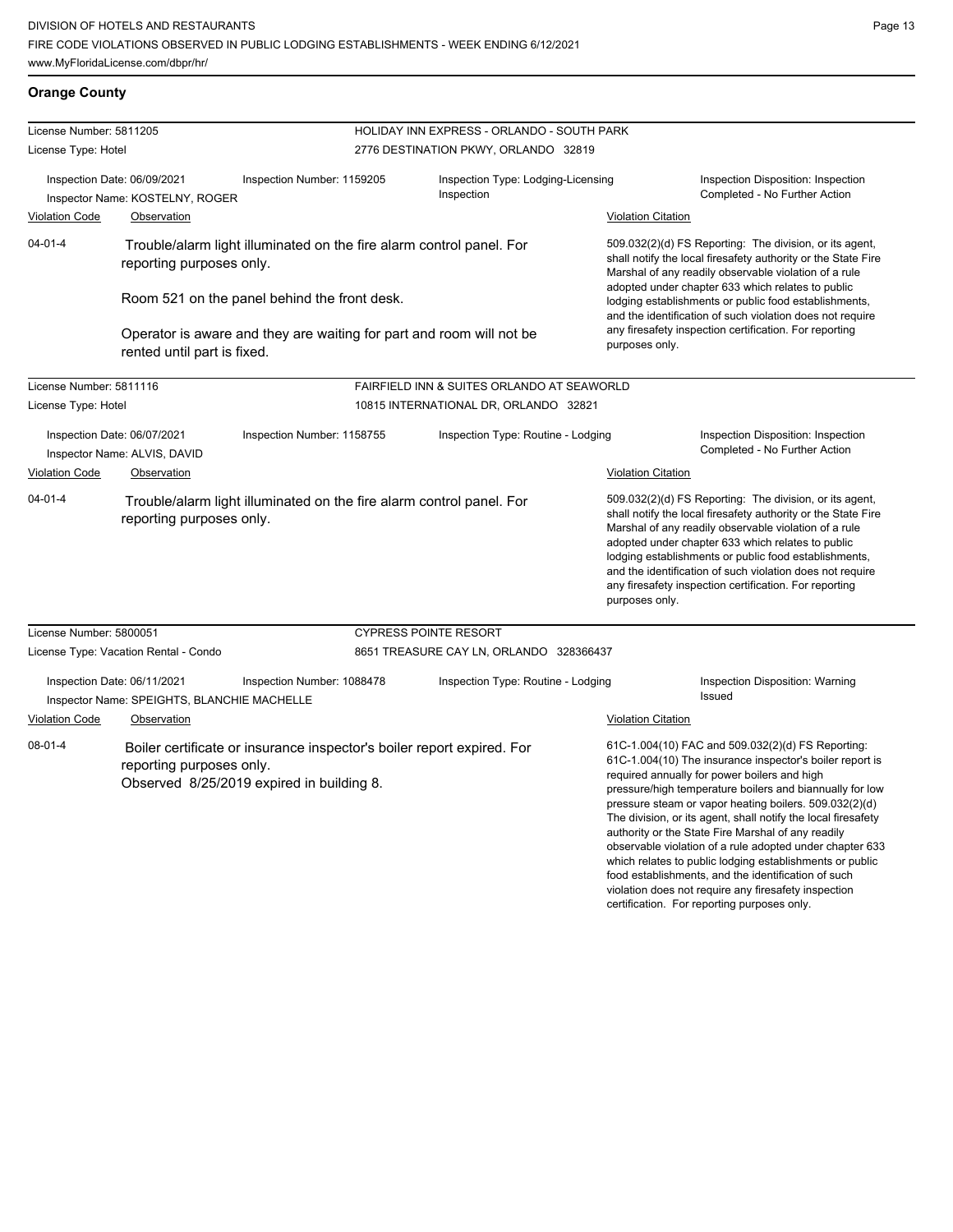### **Osceola County**

| License Number: 5913650                                     |                                                                 | STUDIO 6 #6050                                                                                                                                                                                                                                               |                                                                                   |                                                                                                                                                                                                                                                                                                                                                                                                                                                                                                                                                                                                                                                                                                  |                                                                                                                                                                                                                                                                                                                                                                                                                                                                                                                                                                                           |  |
|-------------------------------------------------------------|-----------------------------------------------------------------|--------------------------------------------------------------------------------------------------------------------------------------------------------------------------------------------------------------------------------------------------------------|-----------------------------------------------------------------------------------|--------------------------------------------------------------------------------------------------------------------------------------------------------------------------------------------------------------------------------------------------------------------------------------------------------------------------------------------------------------------------------------------------------------------------------------------------------------------------------------------------------------------------------------------------------------------------------------------------------------------------------------------------------------------------------------------------|-------------------------------------------------------------------------------------------------------------------------------------------------------------------------------------------------------------------------------------------------------------------------------------------------------------------------------------------------------------------------------------------------------------------------------------------------------------------------------------------------------------------------------------------------------------------------------------------|--|
| License Type: Motel                                         |                                                                 |                                                                                                                                                                                                                                                              | 5733 W IRLO BRONSON MEMORIAL HWY, KISSIMMEE 34746                                 |                                                                                                                                                                                                                                                                                                                                                                                                                                                                                                                                                                                                                                                                                                  |                                                                                                                                                                                                                                                                                                                                                                                                                                                                                                                                                                                           |  |
| Inspection Date: 06/08/2021<br>Inspector Name: ALVIS, DAVID |                                                                 | Inspection Number: 1215403                                                                                                                                                                                                                                   | Inspection Type: Routine - Lodging                                                |                                                                                                                                                                                                                                                                                                                                                                                                                                                                                                                                                                                                                                                                                                  | Inspection Disposition: Call Back -<br>Complied                                                                                                                                                                                                                                                                                                                                                                                                                                                                                                                                           |  |
| <b>Violation Code</b>                                       | Observation                                                     |                                                                                                                                                                                                                                                              |                                                                                   | <b>Violation Citation</b>                                                                                                                                                                                                                                                                                                                                                                                                                                                                                                                                                                                                                                                                        |                                                                                                                                                                                                                                                                                                                                                                                                                                                                                                                                                                                           |  |
| $08 - 01 - 4$                                               |                                                                 | - From initial inspection : Boiler certificate or insurance inspector's<br>boiler report expired. For reporting purposes only. For one boiler<br>From follow-up inspection 2021-06-08: Time extended until next<br>unannounced inspection ** Time Extended** |                                                                                   | 61C-1.004(10) FAC and 509.032(2)(d) FS Reporting:<br>61C-1.004(10) The insurance inspector's boiler report is<br>required annually for power boilers and high<br>pressure/high temperature boilers and biannually for low<br>pressure steam or vapor heating boilers. 509.032(2)(d)<br>The division, or its agent, shall notify the local firesafety<br>authority or the State Fire Marshal of any readily<br>observable violation of a rule adopted under chapter 633<br>which relates to public lodging establishments or public<br>food establishments, and the identification of such<br>violation does not require any firesafety inspection<br>certification. For reporting purposes only. |                                                                                                                                                                                                                                                                                                                                                                                                                                                                                                                                                                                           |  |
| License Number: 5900643                                     |                                                                 |                                                                                                                                                                                                                                                              | <b>QUALITY INN &amp; SUITES BY THE LAKE KISSIMMEE</b>                             |                                                                                                                                                                                                                                                                                                                                                                                                                                                                                                                                                                                                                                                                                                  |                                                                                                                                                                                                                                                                                                                                                                                                                                                                                                                                                                                           |  |
| License Type: Motel                                         |                                                                 |                                                                                                                                                                                                                                                              | 7785 W US 192, KISSIMMEE 34747                                                    |                                                                                                                                                                                                                                                                                                                                                                                                                                                                                                                                                                                                                                                                                                  |                                                                                                                                                                                                                                                                                                                                                                                                                                                                                                                                                                                           |  |
|                                                             | Inspection Date: 06/09/2021<br>Inspector Name: FERTIL, SYLVERST | Inspection Number: 1215070<br>Inspection Type: Routine - Lodging                                                                                                                                                                                             |                                                                                   |                                                                                                                                                                                                                                                                                                                                                                                                                                                                                                                                                                                                                                                                                                  | Inspection Disposition: Call Back -<br>Extension given, pending                                                                                                                                                                                                                                                                                                                                                                                                                                                                                                                           |  |
| <b>Violation Code</b>                                       | Observation                                                     |                                                                                                                                                                                                                                                              |                                                                                   | <b>Violation Citation</b>                                                                                                                                                                                                                                                                                                                                                                                                                                                                                                                                                                                                                                                                        |                                                                                                                                                                                                                                                                                                                                                                                                                                                                                                                                                                                           |  |
| $08-01-4$                                                   |                                                                 | boiler report expired. For reporting purposes only.<br>follow-up inspection 2021-06-09: Operator states inspection is<br>scheduled for Tomorrow. Violation will be verified durin                                                                            | - From initial inspection : Boiler certificate or insurance inspector's<br>- From |                                                                                                                                                                                                                                                                                                                                                                                                                                                                                                                                                                                                                                                                                                  | 61C-1.004(10) FAC and 509.032(2)(d) FS Reporting:<br>61C-1.004(10) The insurance inspector's boiler report is<br>required annually for power boilers and high<br>pressure/high temperature boilers and biannually for low<br>pressure steam or vapor heating boilers. 509.032(2)(d)<br>The division, or its agent, shall notify the local firesafety<br>authority or the State Fire Marshal of any readily<br>observable violation of a rule adopted under chapter 633<br>which relates to public lodging establishments or public<br>food establishments, and the identification of such |  |

violation does not require any firesafety inspection certification. For reporting purposes only.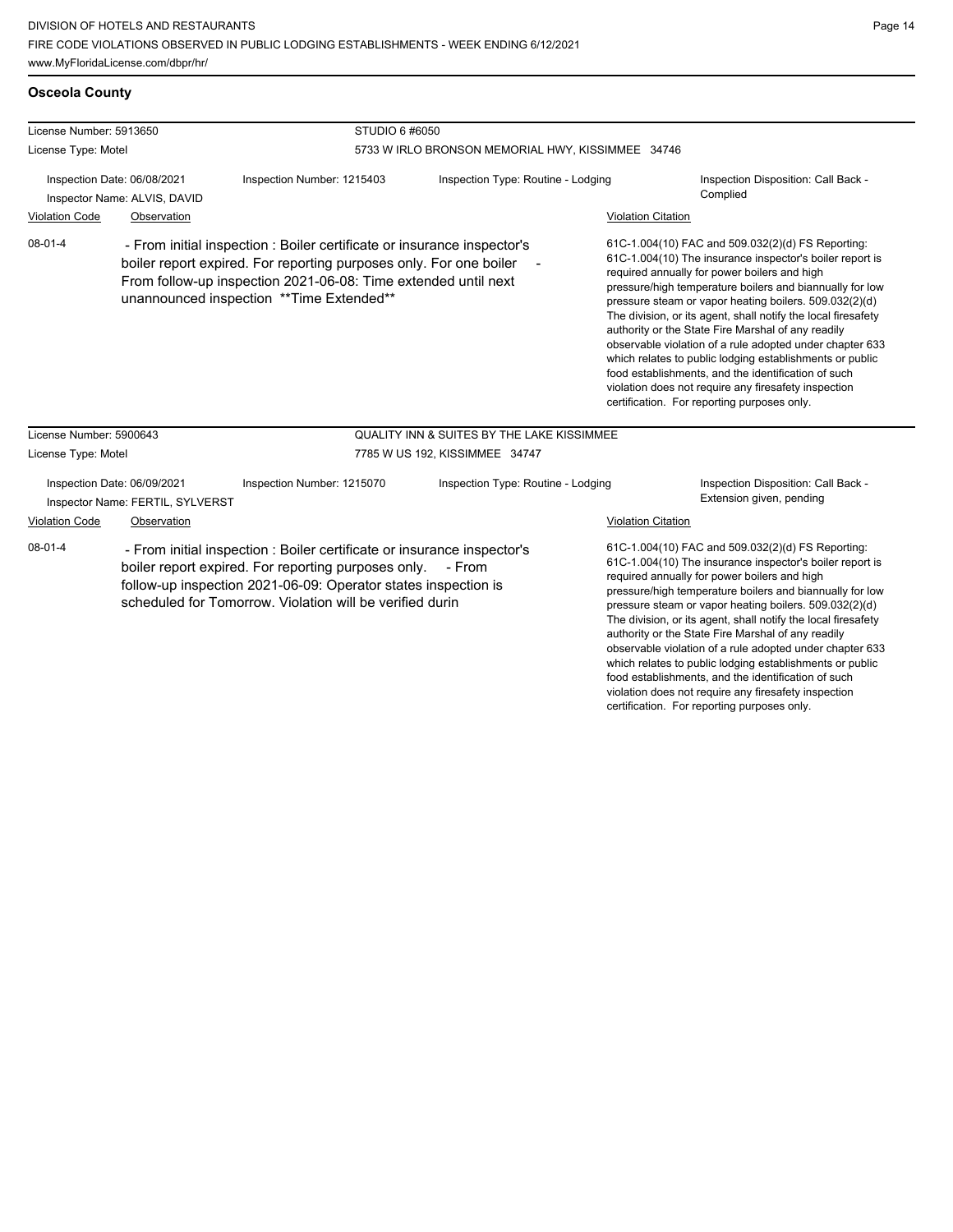### **Palm Beach County**

| License Number: 6002361                                        |             | <b>AQUA MOTEL</b>                                                                                                                                                                                                                                   |                                              |                           |                                                                                                                                                                                                                                                                                                                                                                                                                            |  |
|----------------------------------------------------------------|-------------|-----------------------------------------------------------------------------------------------------------------------------------------------------------------------------------------------------------------------------------------------------|----------------------------------------------|---------------------------|----------------------------------------------------------------------------------------------------------------------------------------------------------------------------------------------------------------------------------------------------------------------------------------------------------------------------------------------------------------------------------------------------------------------------|--|
| License Type: Motel                                            |             |                                                                                                                                                                                                                                                     | 7802 S DIXIE HWY, WEST PALM BEACH 33405-4820 |                           |                                                                                                                                                                                                                                                                                                                                                                                                                            |  |
| Inspection Date: 06/08/2021<br>Inspector Name: SINGH, GAJENDRA |             | Inspection Number: 1216742                                                                                                                                                                                                                          | Inspection Type: Complaint Full              |                           | Inspection Disposition: Call Back -<br>Complied                                                                                                                                                                                                                                                                                                                                                                            |  |
| <b>Violation Code</b>                                          | Observation |                                                                                                                                                                                                                                                     |                                              | <b>Violation Citation</b> |                                                                                                                                                                                                                                                                                                                                                                                                                            |  |
| $01 - 02 - 4$                                                  |             | - From initial inspection : Portable fire extinguisher pressure gauge<br>indicates the extinguisher is in need of recharge in guest laundry<br>room. For reporting purposes only. - From follow-up inspection<br>2021-06-08: Same **Time Extended** |                                              | purposes only.            | 509.032(2)(d) FS Reporting: (d) The division, or its<br>agent, shall notify the local firesafety authority or the<br>State Fire Marshal of any readily observable violation of<br>a rule adopted under chapter 633 which relates to public<br>lodging establishments or public food establishments,<br>and the identification of such violation does not require<br>any firesafety inspection certification. For reporting |  |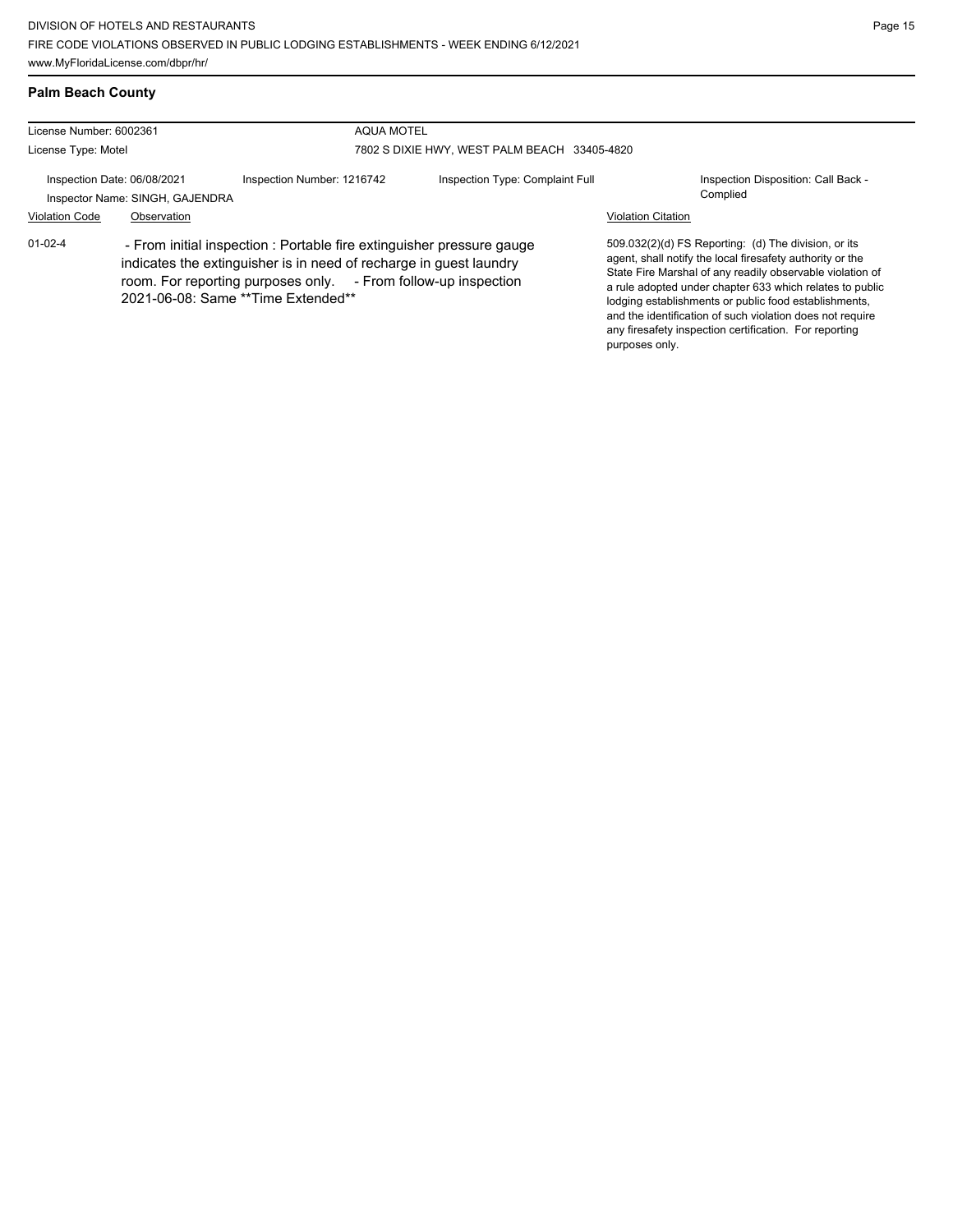| <b>Pinellas County</b>      |                                                                                                                                                                                                                                                                                                                                                                                                                                                                                                                                                                                                                                   |                                                                                                                                                                                       |                                                  |                           |                                                                                                                                                                                                                                                                                                                                                                                                                                                                                                                                                                                                                                                                                                  |
|-----------------------------|-----------------------------------------------------------------------------------------------------------------------------------------------------------------------------------------------------------------------------------------------------------------------------------------------------------------------------------------------------------------------------------------------------------------------------------------------------------------------------------------------------------------------------------------------------------------------------------------------------------------------------------|---------------------------------------------------------------------------------------------------------------------------------------------------------------------------------------|--------------------------------------------------|---------------------------|--------------------------------------------------------------------------------------------------------------------------------------------------------------------------------------------------------------------------------------------------------------------------------------------------------------------------------------------------------------------------------------------------------------------------------------------------------------------------------------------------------------------------------------------------------------------------------------------------------------------------------------------------------------------------------------------------|
| License Number: 6215790     |                                                                                                                                                                                                                                                                                                                                                                                                                                                                                                                                                                                                                                   | 600 COREY                                                                                                                                                                             |                                                  |                           |                                                                                                                                                                                                                                                                                                                                                                                                                                                                                                                                                                                                                                                                                                  |
| License Type: Apartment     |                                                                                                                                                                                                                                                                                                                                                                                                                                                                                                                                                                                                                                   |                                                                                                                                                                                       | 600 COREY AVE, SAINT PETERSBURG BCH 33706        |                           |                                                                                                                                                                                                                                                                                                                                                                                                                                                                                                                                                                                                                                                                                                  |
| Inspection Date: 06/09/2021 | Inspector Name: DAY-WALKER, LISA                                                                                                                                                                                                                                                                                                                                                                                                                                                                                                                                                                                                  | Inspection Number: 1512759                                                                                                                                                            | Inspection Type: Lodging-Licensing<br>Inspection |                           | Inspection Disposition: Administrative<br>complaint recommended                                                                                                                                                                                                                                                                                                                                                                                                                                                                                                                                                                                                                                  |
| <b>Violation Code</b>       | Observation                                                                                                                                                                                                                                                                                                                                                                                                                                                                                                                                                                                                                       |                                                                                                                                                                                       |                                                  | <b>Violation Citation</b> |                                                                                                                                                                                                                                                                                                                                                                                                                                                                                                                                                                                                                                                                                                  |
| $01 - 02 - 4$               | 509.032(2)(d) FS Reporting: (d) The division, or its<br>Portable fire extinguisher pressure gauge indicates the extinguisher<br>agent, shall notify the local firesafety authority or the<br>is in need of recharge. For reporting purposes only. Fire<br>State Fire Marshal of any readily observable violation of<br>extinguisher in recharge zone near unit 127.<br>a rule adopted under chapter 633 which relates to public<br>lodging establishments or public food establishments,<br>and the identification of such violation does not require<br>any firesafety inspection certification. For reporting<br>purposes only. |                                                                                                                                                                                       |                                                  |                           |                                                                                                                                                                                                                                                                                                                                                                                                                                                                                                                                                                                                                                                                                                  |
| License Number: 6215957     |                                                                                                                                                                                                                                                                                                                                                                                                                                                                                                                                                                                                                                   |                                                                                                                                                                                       | <b>CZYSZCZON VENTURES LLC</b>                    |                           |                                                                                                                                                                                                                                                                                                                                                                                                                                                                                                                                                                                                                                                                                                  |
| License Type: Apartment     |                                                                                                                                                                                                                                                                                                                                                                                                                                                                                                                                                                                                                                   |                                                                                                                                                                                       | 4209 GULF BLVD, ST.PETE BEACH 33706              |                           |                                                                                                                                                                                                                                                                                                                                                                                                                                                                                                                                                                                                                                                                                                  |
| Inspection Date: 05/28/2021 | Inspector Name: KOUSTIS, TIMOTHY                                                                                                                                                                                                                                                                                                                                                                                                                                                                                                                                                                                                  | Inspection Number: 1496376                                                                                                                                                            | Inspection Type: Routine - Lodging               |                           | Inspection Disposition: Inspection<br>Completed - No Further Action                                                                                                                                                                                                                                                                                                                                                                                                                                                                                                                                                                                                                              |
| Violation Code              | Observation                                                                                                                                                                                                                                                                                                                                                                                                                                                                                                                                                                                                                       |                                                                                                                                                                                       |                                                  | <b>Violation Citation</b> |                                                                                                                                                                                                                                                                                                                                                                                                                                                                                                                                                                                                                                                                                                  |
| $01 - 02 - 4$               | Near<br>unit 4<br>Priority: Reporting                                                                                                                                                                                                                                                                                                                                                                                                                                                                                                                                                                                             | Observed: Portable fire extinguisher pressure gauge indicates the<br>extinguisher is in need of recharge. For reporting purposes only.                                                |                                                  | purposes only.            | 509.032(2)(d) FS Reporting: (d) The division, or its<br>agent, shall notify the local firesafety authority or the<br>State Fire Marshal of any readily observable violation of<br>a rule adopted under chapter 633 which relates to public<br>lodging establishments or public food establishments,<br>and the identification of such violation does not require<br>any firesafety inspection certification. For reporting                                                                                                                                                                                                                                                                       |
| License Number: 6209700     |                                                                                                                                                                                                                                                                                                                                                                                                                                                                                                                                                                                                                                   | <b>QUALITY INN &amp; SUITES</b>                                                                                                                                                       |                                                  |                           |                                                                                                                                                                                                                                                                                                                                                                                                                                                                                                                                                                                                                                                                                                  |
| License Type: Motel         |                                                                                                                                                                                                                                                                                                                                                                                                                                                                                                                                                                                                                                   |                                                                                                                                                                                       | 3655 HOSPITALITY LN, CLEARWATER 33762            |                           |                                                                                                                                                                                                                                                                                                                                                                                                                                                                                                                                                                                                                                                                                                  |
| Inspection Date: 06/07/2021 | Inspector Name: LANTIGUA, ROBERTO                                                                                                                                                                                                                                                                                                                                                                                                                                                                                                                                                                                                 | Inspection Number: 1216145                                                                                                                                                            | Inspection Type: Routine - Lodging               |                           | Inspection Disposition: Call Back -<br>Complied                                                                                                                                                                                                                                                                                                                                                                                                                                                                                                                                                                                                                                                  |
| <b>Violation Code</b>       | Observation                                                                                                                                                                                                                                                                                                                                                                                                                                                                                                                                                                                                                       |                                                                                                                                                                                       |                                                  | <b>Violation Citation</b> |                                                                                                                                                                                                                                                                                                                                                                                                                                                                                                                                                                                                                                                                                                  |
| $08 - 01 - 4$               |                                                                                                                                                                                                                                                                                                                                                                                                                                                                                                                                                                                                                                   | - From initial inspection : Boiler certificate or insurance inspector's<br>boiler report expired. For reporting purposes only.<br>follow-up inspection 2021-06-07: ** Time Extended** | - From                                           |                           | 61C-1.004(10) FAC and 509.032(2)(d) FS Reporting:<br>61C-1.004(10) The insurance inspector's boiler report is<br>required annually for power boilers and high<br>pressure/high temperature boilers and biannually for low<br>pressure steam or vapor heating boilers. 509.032(2)(d)<br>The division, or its agent, shall notify the local firesafety<br>authority or the State Fire Marshal of any readily<br>observable violation of a rule adopted under chapter 633<br>which relates to public lodging establishments or public<br>food establishments, and the identification of such<br>violation does not require any firesafety inspection<br>certification. For reporting purposes only. |
| License Number: 6201823     |                                                                                                                                                                                                                                                                                                                                                                                                                                                                                                                                                                                                                                   | SEASIDE INN & SUITES                                                                                                                                                                  |                                                  |                           |                                                                                                                                                                                                                                                                                                                                                                                                                                                                                                                                                                                                                                                                                                  |
| License Type: Motel         |                                                                                                                                                                                                                                                                                                                                                                                                                                                                                                                                                                                                                                   |                                                                                                                                                                                       | 401 S GULFVIEW BLVD, CLEARWATER BEACH 33767      |                           |                                                                                                                                                                                                                                                                                                                                                                                                                                                                                                                                                                                                                                                                                                  |
| Inspection Date: 06/07/2021 | Inspector Name: KOUSTIS, TIMOTHY                                                                                                                                                                                                                                                                                                                                                                                                                                                                                                                                                                                                  | Inspection Number: 1217103                                                                                                                                                            | Inspection Type: Complaint Full                  |                           | Inspection Disposition: Inspection<br>Completed - No Further Action                                                                                                                                                                                                                                                                                                                                                                                                                                                                                                                                                                                                                              |
| <b>Violation Code</b>       | Observation                                                                                                                                                                                                                                                                                                                                                                                                                                                                                                                                                                                                                       |                                                                                                                                                                                       |                                                  | <b>Violation Citation</b> |                                                                                                                                                                                                                                                                                                                                                                                                                                                                                                                                                                                                                                                                                                  |
| $01 - 02 - 4$               | 217                                                                                                                                                                                                                                                                                                                                                                                                                                                                                                                                                                                                                               | Portable fire extinguisher pressure gauge indicates the extinguisher<br>is in need of recharge. For reporting purposes only. Next to room                                             |                                                  | purposes only.            | 509.032(2)(d) FS Reporting: (d) The division, or its<br>agent, shall notify the local firesafety authority or the<br>State Fire Marshal of any readily observable violation of<br>a rule adopted under chapter 633 which relates to public<br>lodging establishments or public food establishments,<br>and the identification of such violation does not require<br>any firesafety inspection certification. For reporting                                                                                                                                                                                                                                                                       |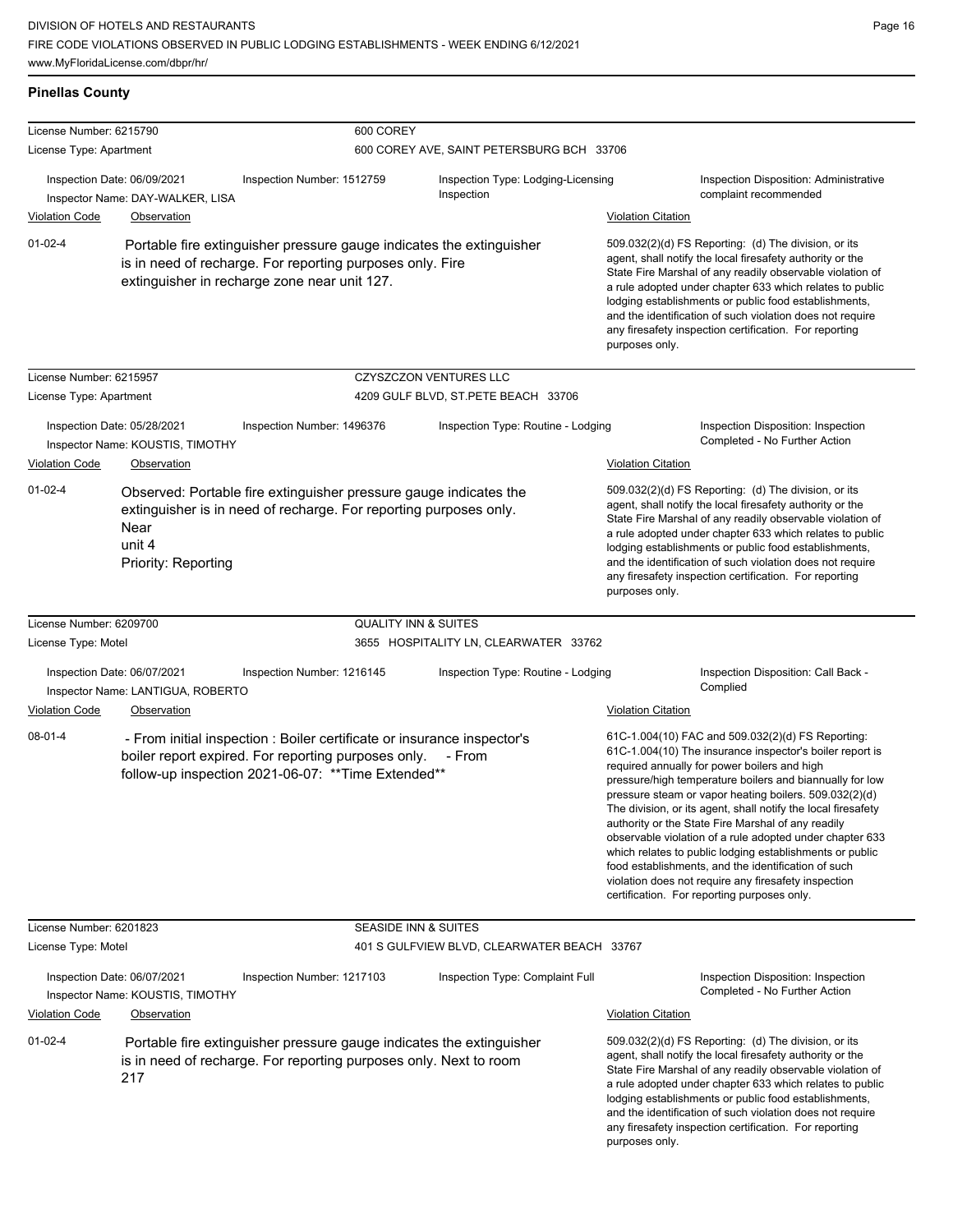### **Pinellas County**

| License Number: 6213566                                          |             | 133LASPALMAS, LLC                                                                                                            |                                                  |                                                                                                                                                                                                                                                                                                                                                                                                                                              |
|------------------------------------------------------------------|-------------|------------------------------------------------------------------------------------------------------------------------------|--------------------------------------------------|----------------------------------------------------------------------------------------------------------------------------------------------------------------------------------------------------------------------------------------------------------------------------------------------------------------------------------------------------------------------------------------------------------------------------------------------|
| License Type: Apartment                                          |             |                                                                                                                              | 11916 133 AVE, LARGO 33778                       |                                                                                                                                                                                                                                                                                                                                                                                                                                              |
| Inspection Date: 06/11/2021<br>Inspector Name: BEACHAM, MICHELLE |             | Inspection Number: 1489971                                                                                                   | Inspection Type: Lodging-Licensing<br>Inspection | Inspection Disposition: Inspection<br>Completed - No Further Action                                                                                                                                                                                                                                                                                                                                                                          |
| <b>Violation Code</b>                                            | Observation |                                                                                                                              |                                                  | <b>Violation Citation</b>                                                                                                                                                                                                                                                                                                                                                                                                                    |
| $01 - 02 - 4$                                                    |             | Portable fire extinguisher pressure gauge indicates the extinguisher<br>is in need of recharge. For reporting purposes only. |                                                  | 509.032(2)(d) FS Reporting: (d) The division, or its<br>agent, shall notify the local firesafety authority or the<br>State Fire Marshal of any readily observable violation of<br>a rule adopted under chapter 633 which relates to public<br>lodging establishments or public food establishments.<br>and the identification of such violation does not require<br>any firesafety inspection certification. For reporting<br>purposes only. |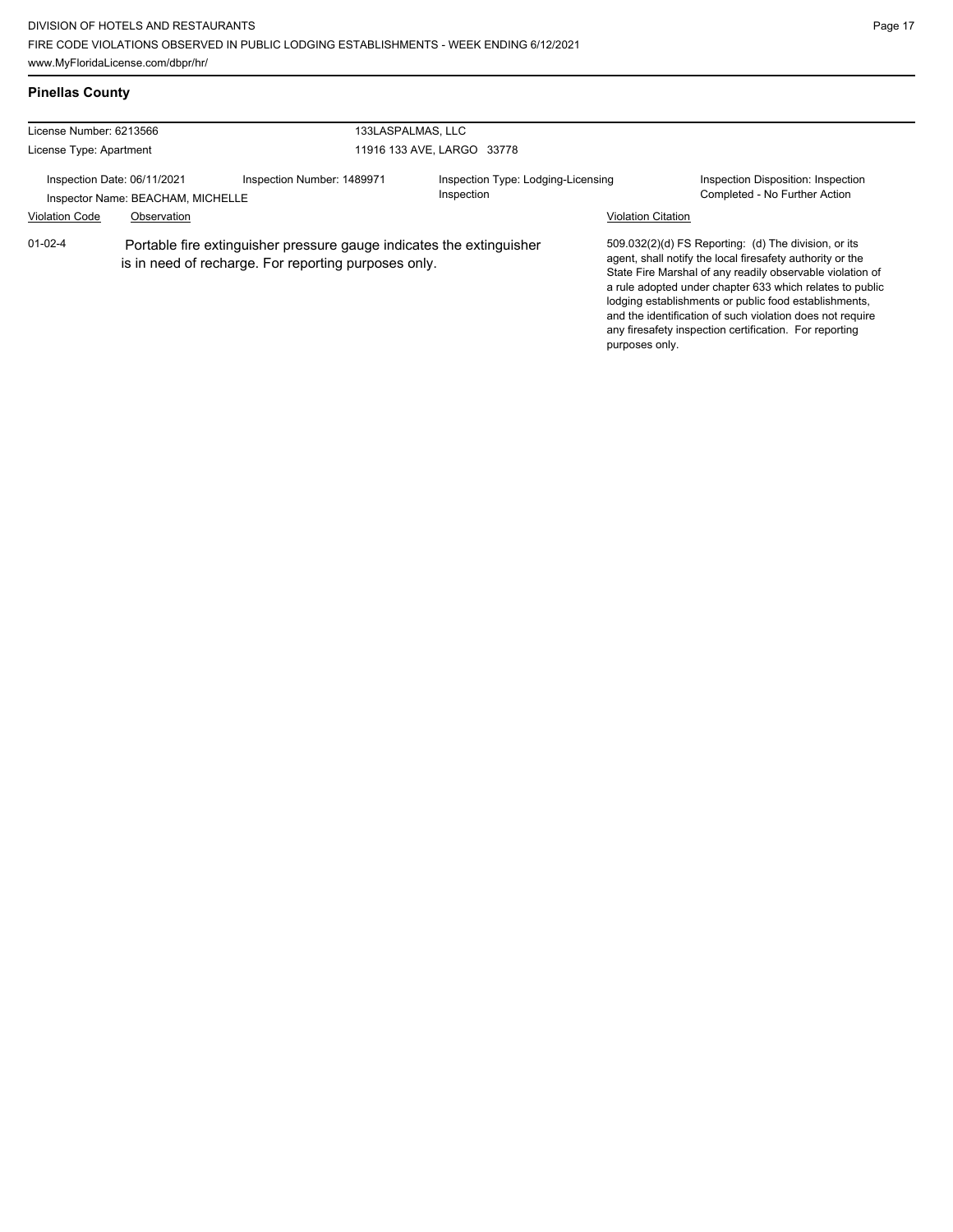**Sarasota County**

| License Number: 6804746                                        |                |                                                                      | MORRILL INVESTMENTS LLC            |                           |                                                                                                                                                                                                                                                                                                                                                                                                                            |
|----------------------------------------------------------------|----------------|----------------------------------------------------------------------|------------------------------------|---------------------------|----------------------------------------------------------------------------------------------------------------------------------------------------------------------------------------------------------------------------------------------------------------------------------------------------------------------------------------------------------------------------------------------------------------------------|
|                                                                |                |                                                                      |                                    |                           |                                                                                                                                                                                                                                                                                                                                                                                                                            |
| License Type: Apartment                                        |                |                                                                      | 308 OHIO PLACE, SARASOTA 34236     |                           |                                                                                                                                                                                                                                                                                                                                                                                                                            |
| Inspection Date: 06/10/2021<br>Inspector Name: MCKEON, MICHAEL |                | Inspection Number: 1498469                                           | Inspection Type: Routine - Lodging |                           | Inspection Disposition: Inspection<br>Completed - No Further Action                                                                                                                                                                                                                                                                                                                                                        |
| <b>Violation Code</b>                                          | Observation    |                                                                      |                                    | <b>Violation Citation</b> |                                                                                                                                                                                                                                                                                                                                                                                                                            |
| $01 - 04 - 4$                                                  | purposes only. | No portable fire extinguisher present on the premises. For reporting |                                    | purposes only.            | 509.032(2)(d) FS Reporting: (d) The division, or its<br>agent, shall notify the local firesafety authority or the<br>State Fire Marshal of any readily observable violation of<br>a rule adopted under chapter 633 which relates to public<br>lodging establishments or public food establishments,<br>and the identification of such violation does not require<br>any firesafety inspection certification. For reporting |